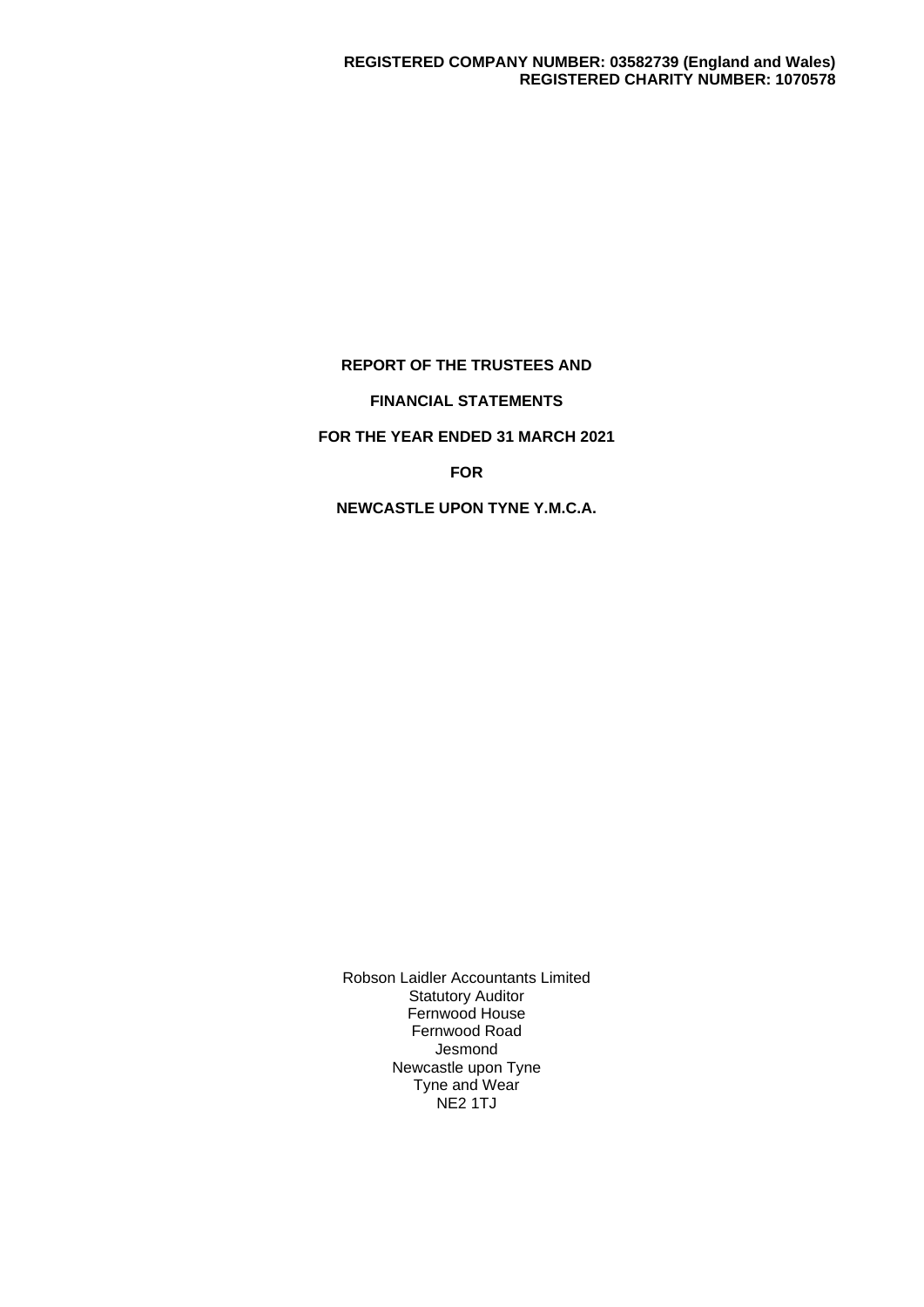# **CONTENTS OF THE FINANCIAL STATEMENTS FOR THE YEAR ENDED 31 MARCH 2021**

|                                           | Page |          |    |
|-------------------------------------------|------|----------|----|
| <b>Report of the Trustees</b>             |      | 1 to 10  |    |
| <b>Report of the Independent Auditors</b> |      | 11 to 13 |    |
| <b>Statement of Financial Activities</b>  |      | 14       |    |
| <b>Balance Sheet</b>                      |      | 15       |    |
| <b>Cash Flow Statement</b>                |      | 16       |    |
| Notes to the Cash Flow Statement          |      | 17       |    |
| <b>Notes to the Financial Statements</b>  | 18   | tΩ       | 29 |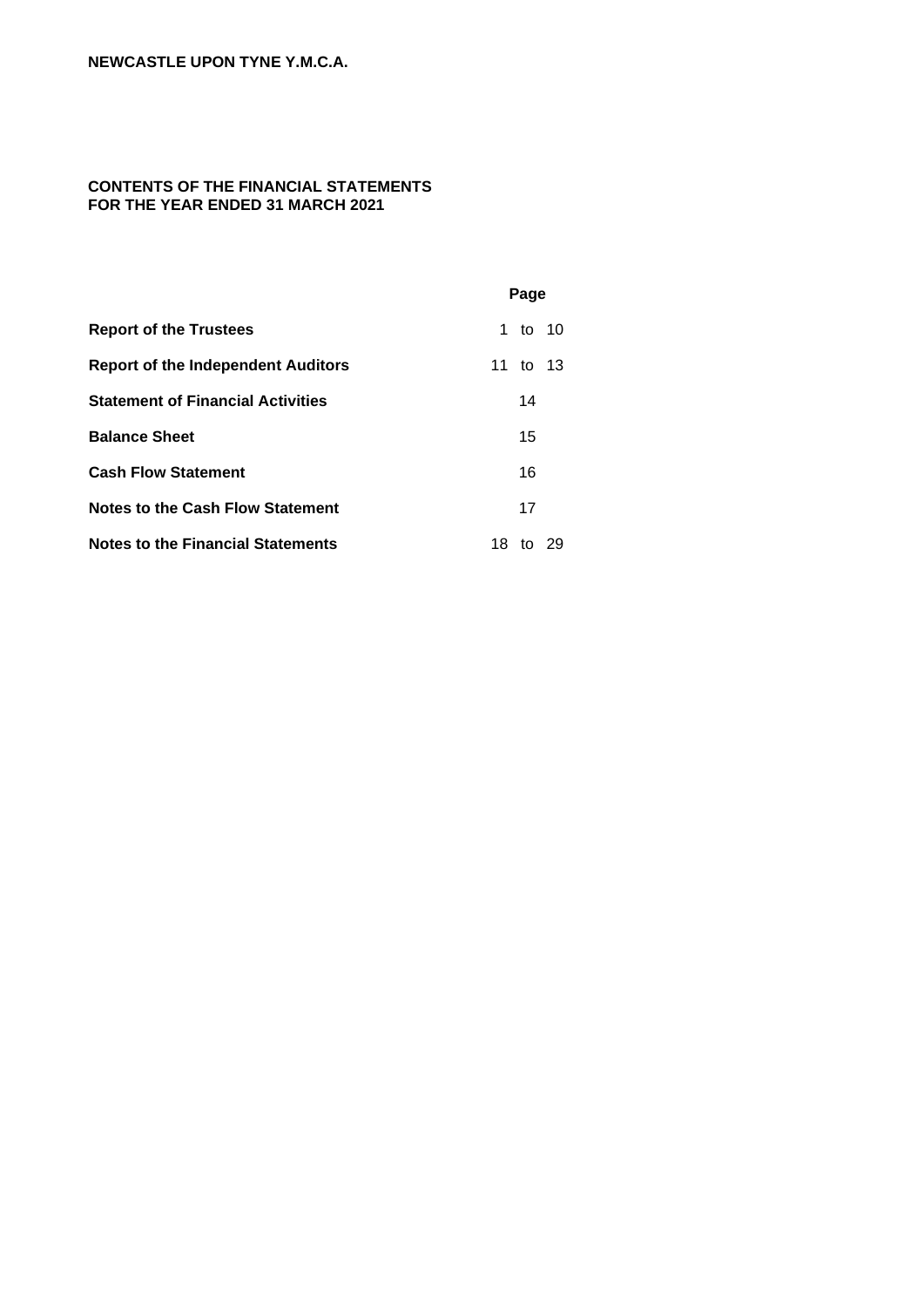The trustees who are also directors of the charity for the purposes of the Companies Act 2006, present their report with the financial statements of the charity for the year ended 31 March 2021. The trustees have adopted the provisions of Accounting and Reporting by Charities: Statement of Recommended Practice applicable to charities preparing their accounts in accordance with the Financial Reporting Standard applicable in the UK and Republic of Ireland (FRS 102) (effective 1 January 2019).

## **OBJECTIVES AND ACTIVITIES**

#### **Objectives and aims**

The objects are set in the Memorandum of Association dated 15 February 2007.

Newcastle upon Tyne Y.M.C.A has an organisational culture that is based on the heritage of the Christian values of the YMCA Movement and its services are open to all regardless of faith or culture.

#### **Our Vision**

Our Vision is of thriving and inclusive communities.

#### **Our Mission**

Our Mission is to provide the opportunities, resources and support so that the community and its young people can belong, contribute and thrive.

#### **Our Values**

The way we act at YMCA Newcastle is characterised by our values that flow from our Christian heritage. These are;

- **Unconditional**:- our support to young people is unconditional regardless of their actions, beliefs and attitudes

- **Equity:-** we work to reduce inequalities and allocate our resources depending on individual needs and circumstances.

- **Respect:-** we respect individuals for who they are regardless of their circumstances.

- **Tolerance:-** we don't judge people and we embrace different lifestyles, opinions, cultures and beliefs.

- **Openness:-** our culture is transparent so that all our stakeholders can see the work we do.

- **Integrity:-** by acting in accordance with our organisational beliefs and values to do the right things, in the right way at the right time.

- **Sustainability:-** We strive for long term sustainability by governing the organisation to ensure its long term ability to meet the future needs of the community and its young people.

#### **Public benefit**

The trustees have taken account of the Charity Commission's guidance on public benefit, including the guidance 'public benefit: running a charity (PB2)' when deciding how best apply the charities resources to respond to the impact of the coronavirus pandemic on the local community and its young people.

We have prioritised providing services to those with greatest need through: the provision of food and basic household goods; advice, guidance and support to those experiencing an immediate crisis; and activity packs to those who were isolated. Additionally we have created a digital youth support service to enable beneficiaries to access support, advice, guidance, personal development and a range of positive activities.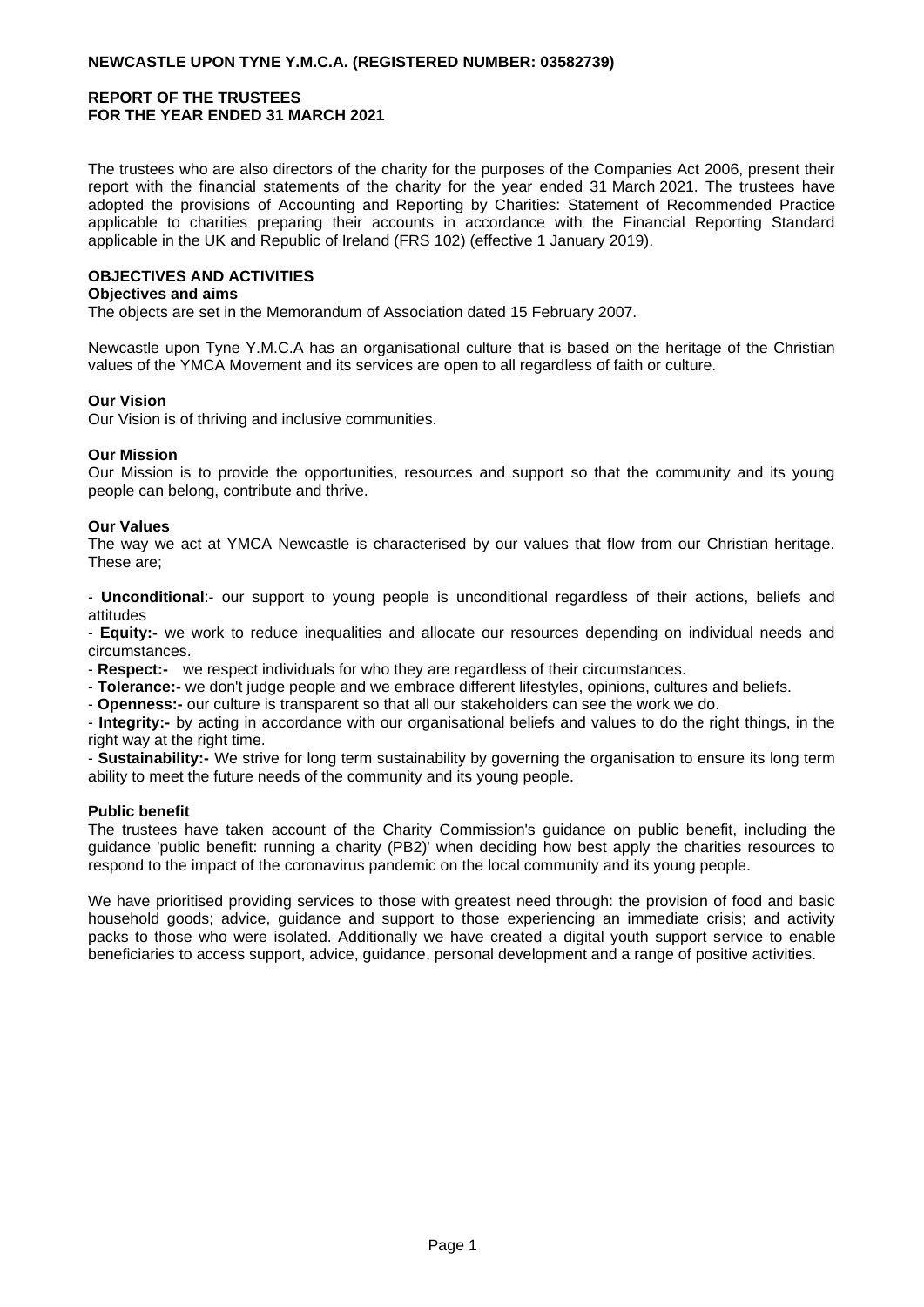## **ACHIEVEMENT AND PERFORMANCE**

#### **Charitable activities**

During this reporting period we have supported 2,832 members of the local community. The Covid emergency financial support we have received from individual donors, supporters, grant making trusts and foundations and from national and local Government has been phenomenal. So has the flexibility of those who funded our pre Covid services to allow us to change the way we work or defer our funding until we could deliver the service. All of this has enabled us to provide a planned and proactive response service to meet the quickly changing needs of the local community and its young people. It has also enabled us to meet our strategic goal of financial break even this financial year which will in turn enable us to achieve our long term financial sustainability goals.

Our staff team have also been phenomenal and have stepped up to continually adapt our methods of service delivery in order to comply with the changing restrictions in place but we have maintained our focus on delivering our Mission and provided opportunities, resources and support to the local community and young people.

We have used our community centre located in the middle of Walker park as the focus for our operations, closing it to public access and locating the majority of our front line staff there with our admin staff all home working for the whole 12 months. The size and layout of the community centre meant we could create a Covid secure workplace where we could all work safely in a socially distanced and compliant way. The staff team have been exemplary in their application to the task and following the protocols which means we are delighted to be able to report that we have maintained our Covid secure status for 15 months with no workplace transmission of coronavirus and no need for periods of self isolation.

#### **Community Support**

Between Apr and Sep Covid emergency funding from the National Lottery and Virgin Money Foundation enabled us to set up a Community Help Hub to support families and individuals through a crisis they may be facing. During this period we supported 86 families to access crisis support for:

Accommodation and housing issues Dealing with isolation Physical health and wellbeing issues Mental health and wellbeing issues Employment support and job hunting Volunteering Financial advice Emergency food provision

#### **Youth Support**

The flexibility and cooperation of grant funders and the staff team meant that within 2 weeks of the announcement of the national lockdown we had created a digital youth support service run by our youth workers working from their homes. We maintained this service well into the summer and as restrictions eased we moved to face to face support and activities with 1-1 or in small groups. During this reporting period;

826 young people received mental health and wellbeing support

667 young people received activity packs delivered to their home

50 took part in socially distanced outdoor events

37 received employability training such as mock interviews, CV writing, job applications

11 took part in sports coaching sessions

#### **Family Support**

The national lockdown meant that our parent and toddler support group moved to a digital service delivered over FaceBook with activity resource packs delivered to their homes weekly to support the digital activity.

204 babies and toddlers from young families in total received support 684 support and activity packs were delivered to their homes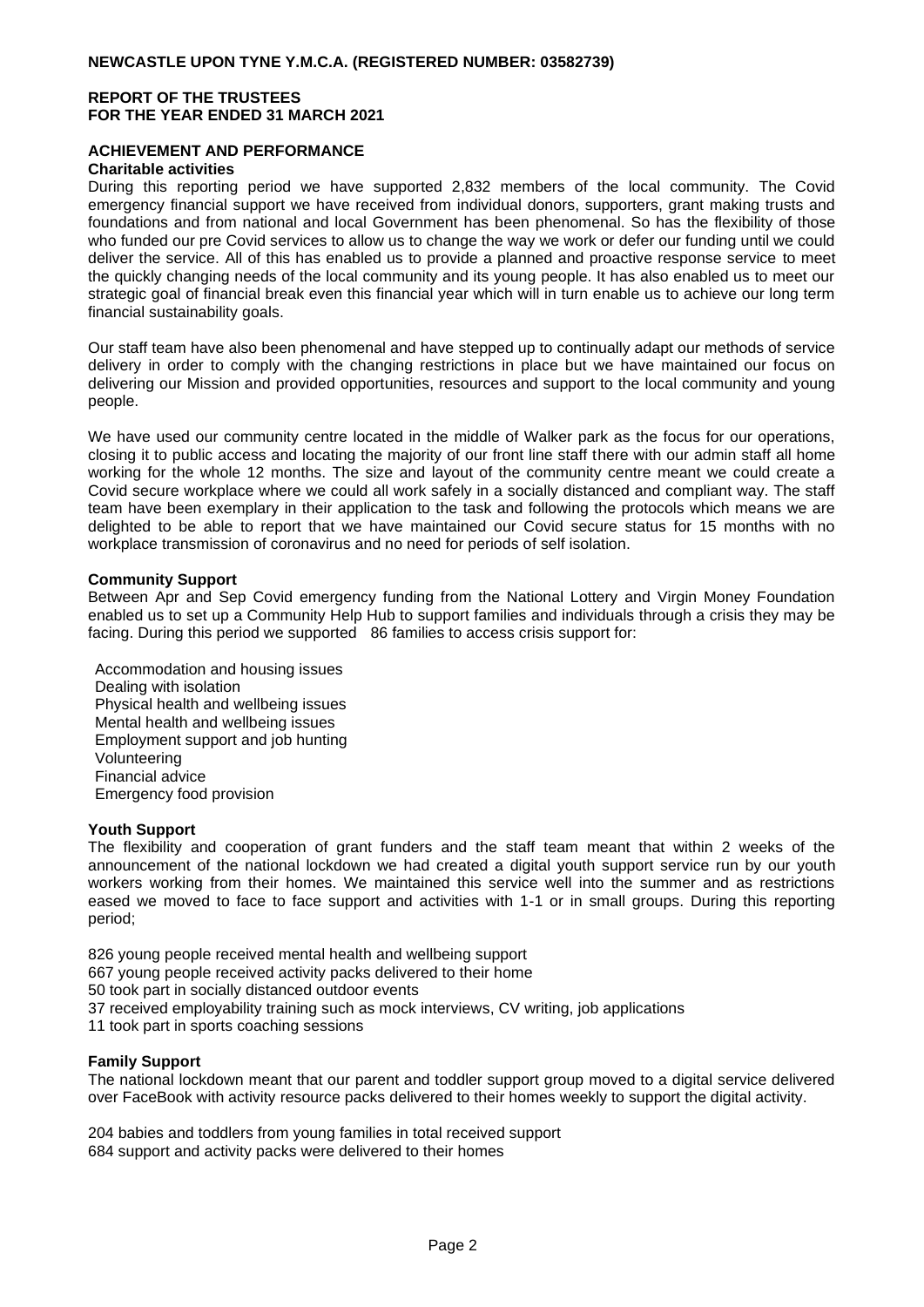## **NEWCASTLE UPON TYNE Y.M.C.A. (REGISTERED NUMBER: 03582739)**

## **REPORT OF THE TRUSTEES FOR THE YEAR ENDED 31 MARCH 2021**

#### **Older people's support**

This National Lottery funded service aims to tackle social isolation in older people in the community. The national lockdown meant that the beneficiaries of this service were most at risk from coronavirus and the lockdown restrictions led to those living in care homes being contained within the home with no visitors and those living in their own home being isolated from support. We provided a themed activity pack delivered to their care home or residence every week for the whole year. Towards the end of the year we were able to bring the beneficiaries into our community centre to meet and discuss their experiences.

We delivered 3,825 support and activity packs to 191 older people living in 11 residential care homes

#### **Social enterprises Urban Mushrooms**

#### Our social enterprise "Urban Mushrooms" has had a mixed year. Under the national lockdown restrictions the restaurants that we sell our fresh mushrooms to all closed and we stopped growing them. The sales of Grow at Home kits increased in quarter 1 and we were able to meet demand from our existing stocks. Consequently the team were placed on furlough leave. We bought the staff back in the autumn to manufacture the Christmas stock of Grow at Home kits. As with any organic process things sometimes go wrong and the mycelium (mushroom spawn) we buy in failed to germinate meaning we lost the whole of the 5,000 units of Christmas stock.

In response to the Government road map to lifting restrictions we took a lease on a new larger unit to scale up our fresh mushroom production to be ready for when restaurants are open again. We will be able to grow 200kg per week which will enable us to support and train more young people next financial year.

#### **Walker Park cafe**

At the start of the national lockdown we closed our cafe to seated customers and made it a takeaway only service. We launched a fundraising campaign to use our kitchen to manufacture frozen meals for members of the local community who for whatever reason were not able to feed themselves or their families. The response was again phenomenal and our thanks go to the individual donors, Walker Parish Church and the grant funders listed in this report for their generosity. Over the year we provided 3,917 individual meals.

#### **Volunteers**

31 trained volunteers gave 5,208 hours of their time to enable us to deliver our services. At the national minimum wage that equates to a contribution of over £40,000.

We must also thank Streetwise and Keychain who delivered the meals to residents' houses. The community response was a great success and showed the power of collaboration and partnership working.

Our Board of Trustees consist of 10 directors and 2 co opted members who have volunteered 537 hours of their time in the governance of the charity.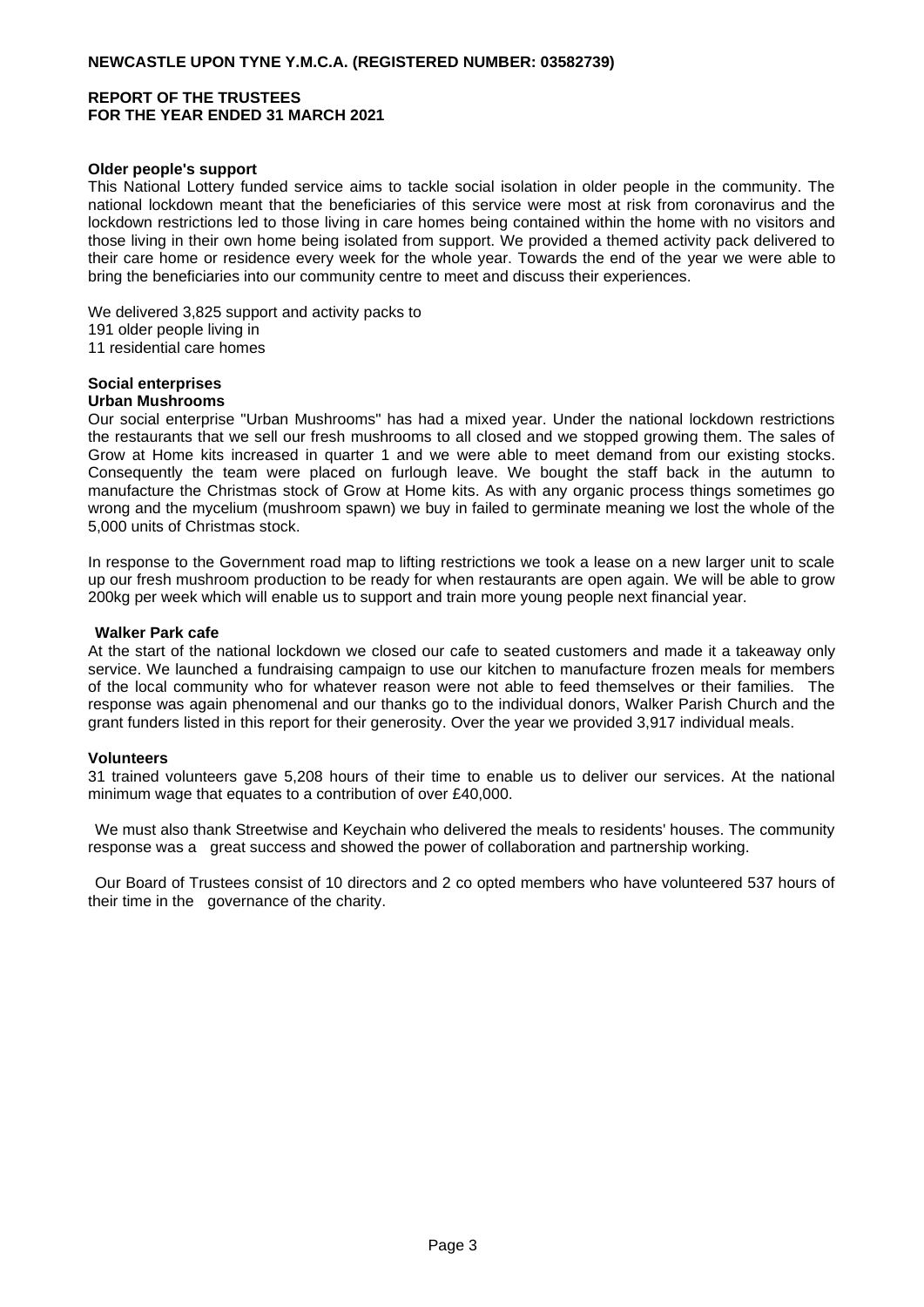## **ACHIEVEMENT AND PERFORMANCE Financial sustainability - Trading subsidiaries Trading subsidiaries**

2 years ago the charity invested in the acquisition of 2 trading subsidiaries to generate "profits for purpose". The purpose being to reinvest them back into the parent charity as unrestricted income to contribute to our core running costs. Both have difficult trading years as a consequence of the pandemic and have no surplus to contribute to the charities income in the next financial year.

As wholly owned subsidiaries these companies will report their annual accounts independently from the charity.

#### **Investment assets**

The charity owns 27 residential properties that are rented to private tenants and 2 commercial properties also tennated. We were able to support all of our residential tenants maintain their tenancy however two have accrued significant arrears. Our net rental incomes were as forecast in the budget. In Q4 our main commercial tenant gave notice and will leave at the end of Q1 of the next reporting period, the Trustees are considering the options for the building.

#### **FINANCIAL REVIEW**

#### **Financial support**

The charity earned 22.9% of its income from its own sources (rental income, interest & dividends from investments and interest from a legacy), 15.2% from charitable trading in our social enterprises and 61.9% from a wide range of sources including trusts and grant making bodies and local government funding.

YMCA Newcastle acknowledges with gratitude the support it receives from the following funding bodies and partners:-

Andy Fanshaw Memorial Trust BBC Children In Need Main Grant BBC Children In Need Small Grant Community Foundation Tyne & Wear and Northumberland Department of Culture Media and Sport Youth Covid 19 Support Fund Department for Education - Best Summer Ever Hays Travel Trust Joseph Strong Frazer Trust Karbon Homes The Leathersellers Charitable Trust National Emergencies Trust The National Lottery Community Fund The National Lottery Community Fund and HM Government Covid Relief Fund Newcastle Round Table Northumbria Police Suicide Prevention Team The People's Postcode Trust Proctor & Gamble Community Fund The Riddell Family Charitable Trust St. Nicholas Educational Trust Social Enterprise in Business Enterprise Development Programme Sir James Knott Charitable Trust The Souter Trust The Thomas Wall Trust Tony and Carolyn Brookes Virgin Money Foundation WA Handley Charitable Trust YMCA England & Wales Emergency Relief Fund YMCA England & Wales Douglas Wood Trust Fund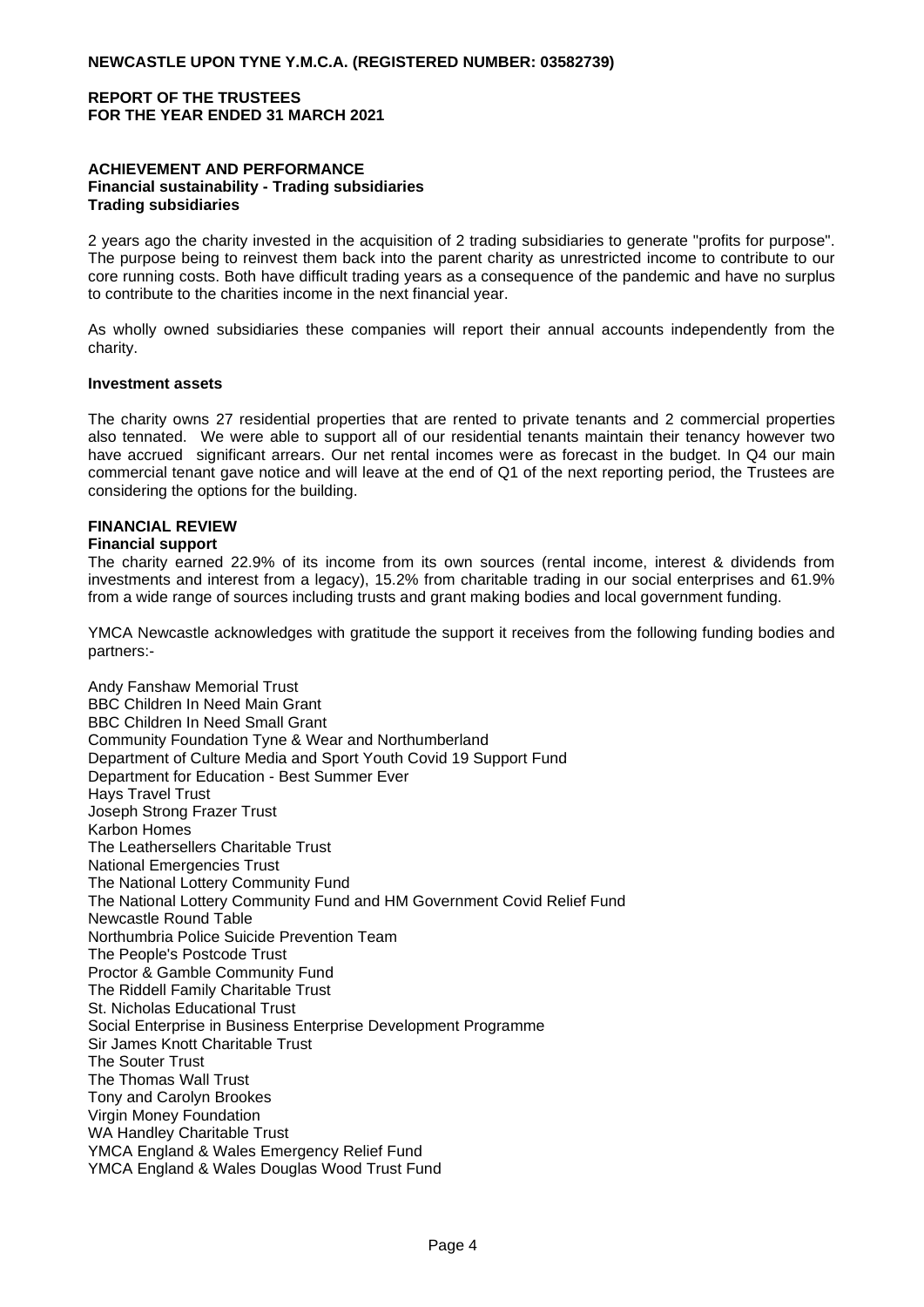# **FINANCIAL REVIEW**

#### **Investment policy and objectives**

The Memorandum and Articles of Association allows the Association to invest in such investments, securities or property as may be thought fit, the Trustees had planned to acquire additional assets with debt finance during this reporting period. They postponed this to the next reporting period so that our full focus was on supporting the beneficiaries.

The Charity's assets, both property and cash are being held to carry out its charitable objectives. The application of the Charity's funds continues to be in developing and sustaining work with the local community and young people living in deprived conditions, who may find themselves marginalised or in situations of need.

#### **Reserves policy**

The Charity currently holds cash reserves. At 31 March 2021 the reserves amounted to £203,396 which based on the 2022 budget equates to 4.5 months running costs.

#### **Operating Results**

The fund balances carried forward at 31 March 2021 show a total of £2,011,863 the majority is represented by freehold property owned by the Association. The charity also held £7,867 of restricted funds at the year end.

In the last annual report we stated our intention was to deliver a significant reduction to the previous years' operating deficits despite the challenges of the coronavirus pandemic. We achieved our objective and achieved an operating surplus amounting to £41,376 as shown in the Statement of Financial Activities. This equates to an increase of £327,340 (114%) from the last reporting period.

The surplus shown in the accounts, arises due to various non-cash movements, most notably, the movement in the pension deficit fund, which amounted to £33,965, together with certain fixed asset movements and depreciation charged on these. In addition we provided £139,841 as an exceptional item.

We could not have achieved this position without the incredible support from our funders and without the financial support schemes provided by the Government to businesses and charities.

#### Insurance

BSIS Corporate Insurance Brokers were appointed as our insurance brokers. In this reporting period we undertook a tender exercise and appointed Aston Lark as our insurance brokers for the next reporting period.

#### **Indemnity insurance**

The Charity holds indemnity insurance cover in respect of the Directors of the Charity.

#### **Political contributions**

The Charity made no political contributions during the year.

#### **Creditor payment policy**

It is the Association's policy, in respect of all suppliers, to agree the terms of payment when entering into a transaction, to ensure that suppliers are aware of those terms of payment, and that the Association abides by them.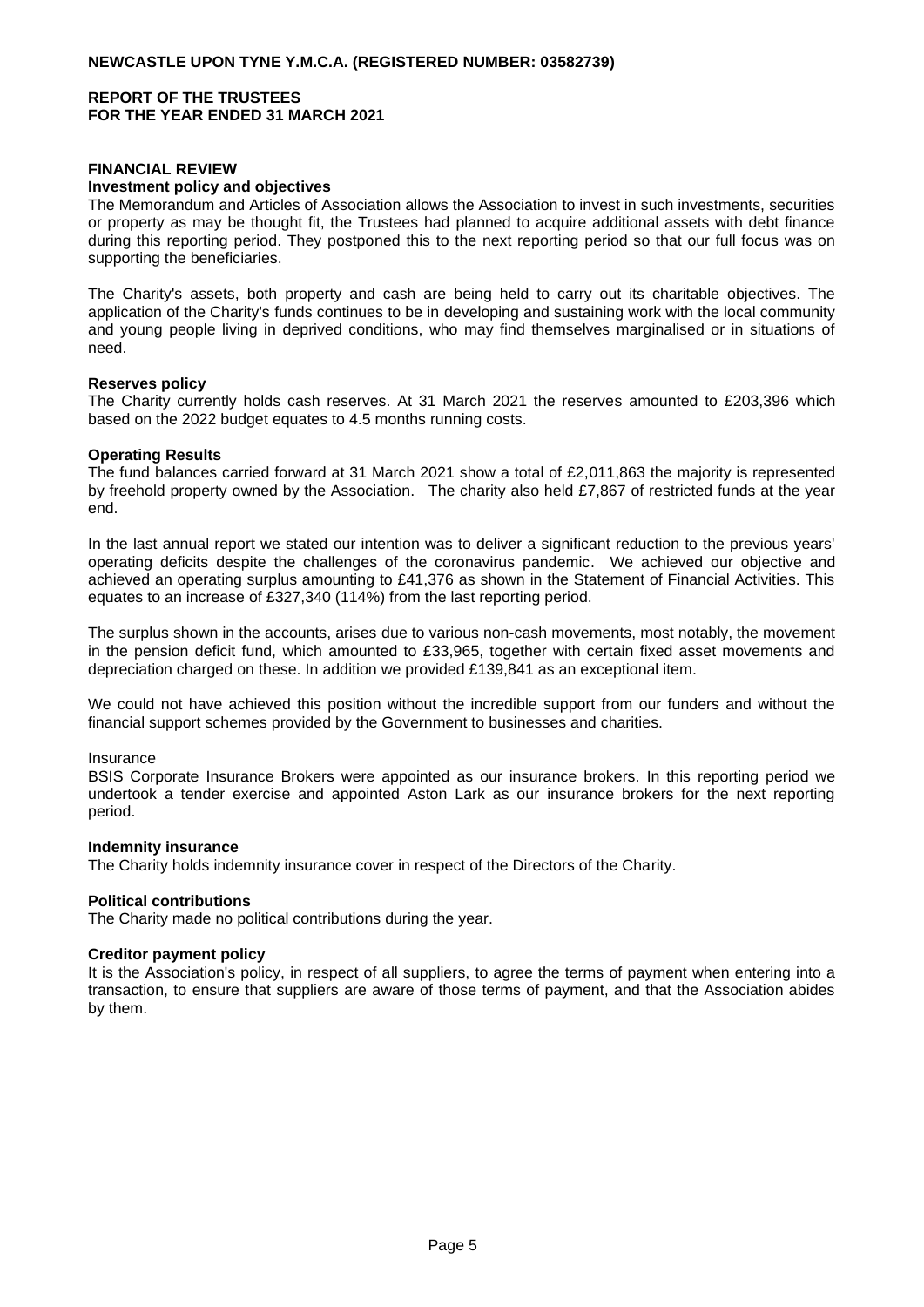## **NEWCASTLE UPON TYNE Y.M.C.A. (REGISTERED NUMBER: 03582739)**

## **REPORT OF THE TRUSTEES FOR THE YEAR ENDED 31 MARCH 2021**

#### **FUTURE PLANS**

In May 2020 the trustees undertook a PESTLE and SWOT analysis and reviewed the 5 year strategic and operation plans agreed in the last reporting period. There is no change to our;

#### **Our Vision**

Our Vision is of thriving and inclusive communities.

#### **Our Mission**

Our Mission is to provide the opportunities, resources and support so that the community and its young people can belong, contribute and thrive.

#### **Our Values**

The way we act at YMCA Newcastle is characterised by our values that flow from our Christian heritage.

#### **Equity**

We treat everyone as equals, however we work to reduce inequalities and allocate our resources depending on individual need and circumstances.

#### Respect

We respect individuals for who they are regardless of their circumstances.

#### **Tolerance**

Our culture is non-judgemental and tolerant of different lifestyles, value and beliefs.

#### **Integrity**

By acting in accordance with our organisational beliefs and values to do the right things, in the right way and at the right time.

#### **Openness**

Our culture is transparent so that all our stakeholders can see the work we do.

#### **Unconditional**

Our support to the community and young people is unconditional regardless of their actions, beliefs and attitudes.

#### **Sustainability**

We strive for long term sustainability by governing the organisation to ensure its long term ability to meet the future needs of the young people of Newcastle.

#### **Our Strategic Goals**

Our operational plans for the next 5 years will be written to enable us to achieve our strategic goals which are;

1. Ensure the long term financial security and sustainability of the charity in an unpredictable economic climate.

2. Ensure that our resources deliver the maximum economic and social value and achieve our charitable objectives.

3. Ensure that our services meet accredited quality standards.

In the next reporting period we intend to;

1. Consolidate our charitable service provision and continue to support the community and its young people to recover from the effects of the Coronavirus pandemic.

2. Acquire additional residential investment properties.

3. Secure new tenants in our commercial investment properties.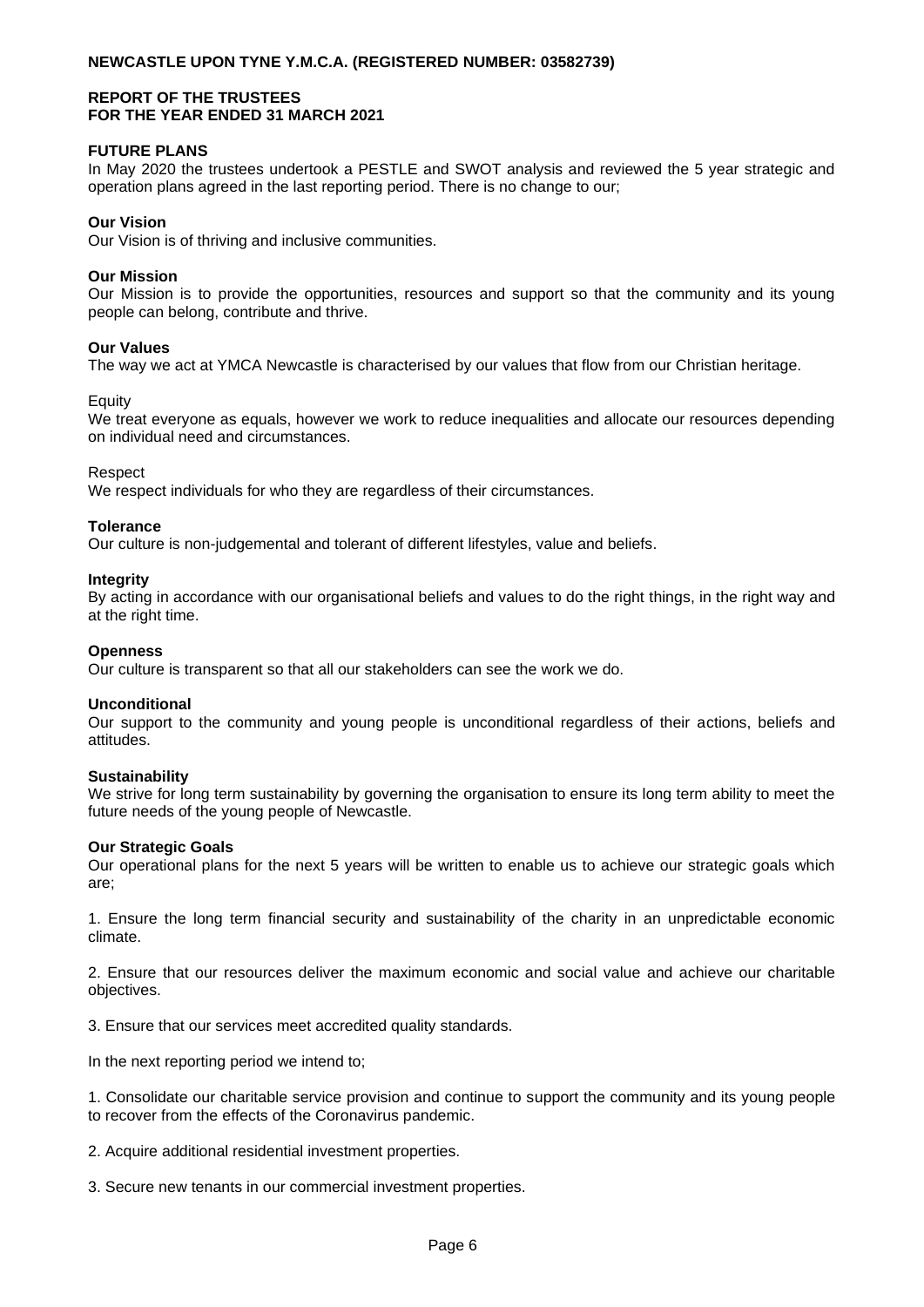## **NEWCASTLE UPON TYNE Y.M.C.A. (REGISTERED NUMBER: 03582739)**

## **REPORT OF THE TRUSTEES FOR THE YEAR ENDED 31 MARCH 2021**

4. Working in partnership with Northumbria University we are embarking on a 3 years research programme "designing where we live" to enable us to build suitable, affordable and sustainable social housing for our beneficiaries.

5. Working in partnership with BIOHM Ltd we intend to create a new trading subsidiary and open a new BIOMILL manufacturing facility that will employ up to 50 beneficiaries in the next 3 years.

# **STRUCTURE, GOVERNANCE AND MANAGEMENT**

#### **Governing document**

The charity is controlled by its governing document, a deed of trust, and constitutes a limited company, limited by guarantee, as defined by the Companies Act 2006.

The charity is controlled by its governing document, a deed of trust, and constitutes a limited company, limited by guarantee, as defined by the Companies Act 2006.

The charity's full name is Newcastle upon Tyne YMCA. It is a registered charity in the United Kingdom, Charity No: 1070578 and a company limited by guarantee, registered in England No: 3582739.

## **Board of Directors**

During this reporting year 10 individuals held the position of Director and 2 individuals were co opted onto the Board. There were 7 males and 5 females all of whom identify as being white British ethnicity. The youngest is 29, 7 are aged between 30 and 50, 2 are over 60 and their average age is 52

During this reporting year the Board met 7 times. The subcommittees were suspended until Q4 and each met 2 times. The directors voluntarily gave approximately 537 hours of their time to govern the conduct of the charity's activities.

## **Recruitment and appointment of new trustees**

Directors may from time to time appoint new directors of the charity, whether to fill a casual vacancy or by way of addition to the Board, provided that the prescribed maximum term is not then exceeded. Directors are appointed for three years and are eligible for re-election for a further three year term. 1 directors resigned during the year:- Thomas Lillie

1 Director took a sabbatical during the year:- Jennie Whittel

1 directors was appointed this year:- Jonathan Burns

2 individuals were co opted onto the Board:- Tracey Wood Liam Crowe

When recruiting Directors, the Board looks for individuals with skills and experience which are of value to the YMCA and which may not be represented by existing Directors. Directors are recruited by recommendation, by personal invitation, application from volunteer websites, agencies or from young people who have previously used the services of the YMCA. Anyone wishing to become a Director is required to undergo a check with the Disclosure and Barring Service and sign a declaration that they are not debarred from holding office, they also complete an online safeguarding course.

Before being appointed, Directors are required to meet with the Chair of the Board and the Chief Executive who outline the mission, structure, governance and financial management of the organisation and explain the responsibilities of trustees/directors. New directors are encouraged to visit each YMCA project site to observe the work done by the organisation and they may become members of the advisory sub-committees.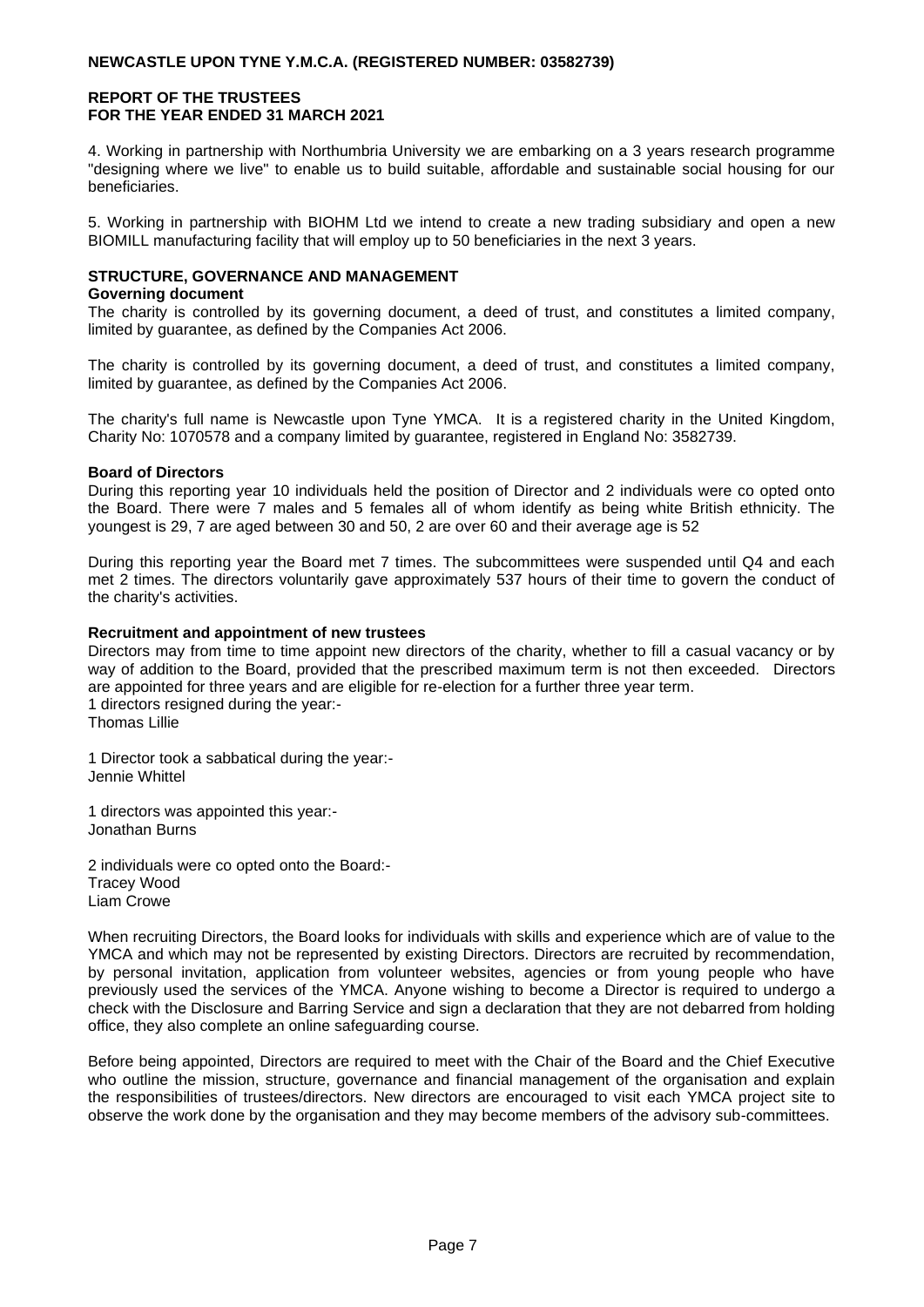#### **STRUCTURE, GOVERNANCE AND MANAGEMENT Organisational structure**

The charity is managed by a Board of Directors and a sub-committee structure. The Chief Executive attends meetings of the Board of Directors and the sub-committees but has no voting rights.

A scheme of delegation is in place and day to day responsibility for the provision of services rests with the Chief Executive. The Chief Executive is responsible for ensuring that the charity delivers the services agreed by the Board of Directors and ensuring adequate support and supervision of the staff team.

#### **Officers**

At the Annual General Meeting on 23rd September 2020, Stephen Kerry was appointed as Chair and Neil Jackson was appointed as Treasurer, for the period to the next AGM.

## **Key management remuneration**

None of the directors receive any remuneration for their services. Key management personnel received remuneration totalling £69,970 during the year. The pay of senior staff is kept under review by the Board of directors.

#### **Related parties**

In so far as it is complementary to the charity's objects, the charity is guided by the national YMCA guidance and local and national youth policy.

## **Risk management**

The trustees have a duty to identify and review the risks to which the charity is exposed and to ensure appropriate controls are in place.

The following risks were identified and appropriate controls put in place and monitored.

- Safeguarding incident
- Incident involving beneficiary behaviour
- Incident involving staff behaviour
- Incident involving volunteer behaviour
- Incident involving contractor or supplier
- Fraud
- Insufficient charitable income
- Insufficient trading income from Social Enterprises
- Insufficient beneficiaries to meet terms of funding agreements and contracts
- Reduction in liquid reserves
- Voids in investment properties
- Loss of key staff
- Long term loss of operational properties following fire, flood or natural disaster
- Reputation risk from incidents involving other YMCAs

In this reporting period the Board reviewed the following policies:-

Health and Safety manual Safeguarding policy Sickness policy Risk management policy Equality and diversity policy Whistleblowing policy

#### **REFERENCE AND ADMINISTRATIVE DETAILS Registered Company number** 03582739 (England and Wales)

**Registered Charity number** 1070578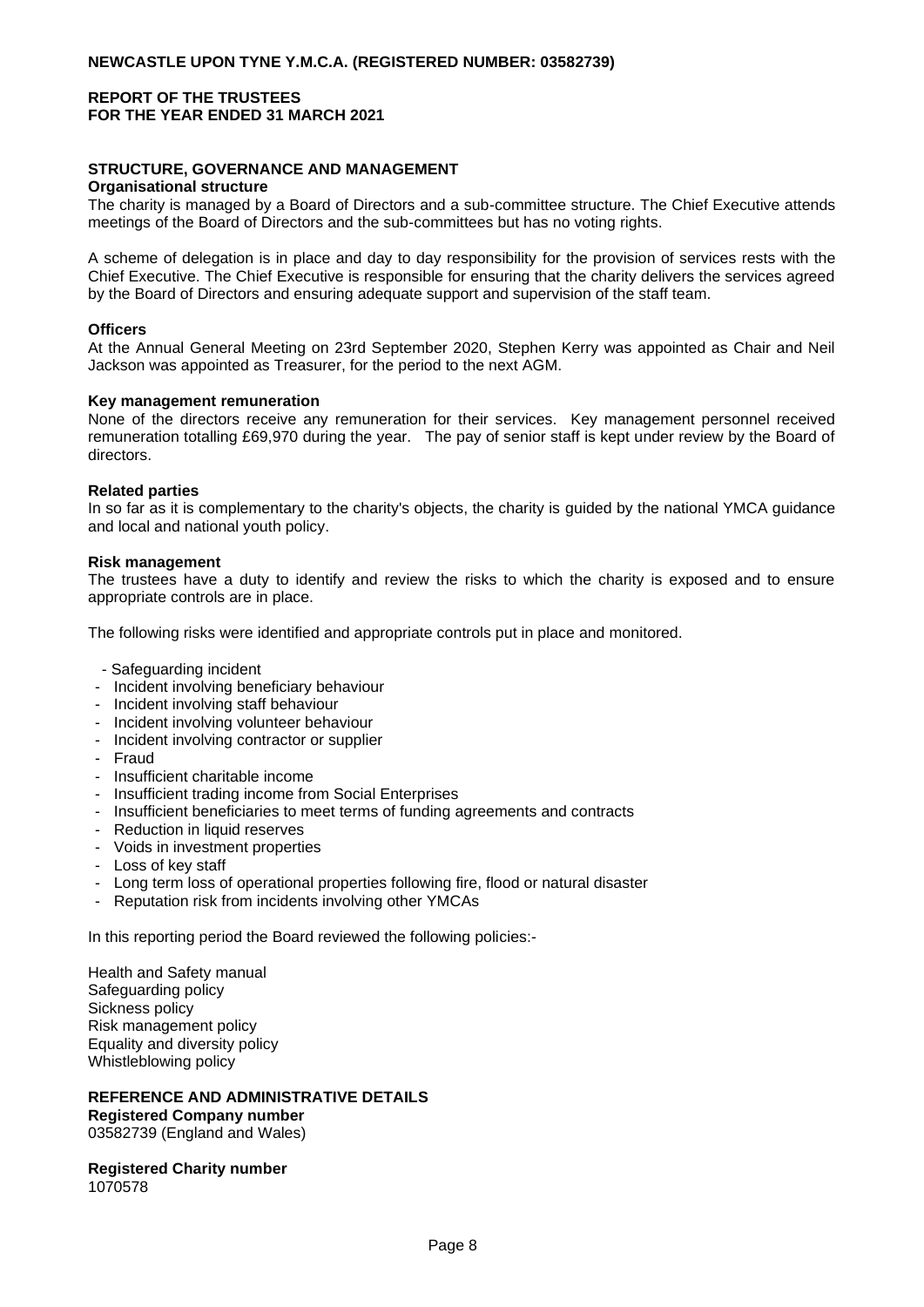## **Registered office**

592-596 Welbeck Road Walker Newcastle upon Tyne Tyne and Wear NE6 3AB

# **Trustees**

S N J Kerry - Chairman T D F Lillie (resigned 30.9.20) T Scott T A R S Nisbet J Burns (appointed 25.11.20) A English J Whittel A L Gibbons S Charalambous E Peacock N D Jackson - Treasurer

## **Company Secretary**

N P Hurst

## **Auditors**

Robson Laidler Accountants Limited Statutory Auditor Fernwood House Fernwood Road Jesmond Newcastle upon Tyne Tyne and Wear  $NF2$  1TJ

## **Bankers**

Unity Trust Bank Nine Brindleyplace Birmingham B1 2HB

## **STATEMENT OF TRUSTEES' RESPONSIBILITIES**

The trustees (who are also the directors of Newcastle Upon Tyne Y.M.C.A. for the purposes of company law) are responsible for preparing the Report of the Trustees and the financial statements in accordance with applicable law and United Kingdom Accounting Standards (United Kingdom Generally Accepted Accounting Practice).

Company law requires the trustees to prepare financial statements for each financial year which give a true and fair view of the state of affairs of the charitable company and of the incoming resources and application of resources, including the income and expenditure, of the charitable company for that period. In preparing those financial statements, the trustees are required to

- select suitable accounting policies and then apply them consistently;
- observe the methods and principles in the Charity SORP;
- make judgements and estimates that are reasonable and prudent;
- prepare the financial statements on the going concern basis unless it is inappropriate to presume that the charitable company will continue in business.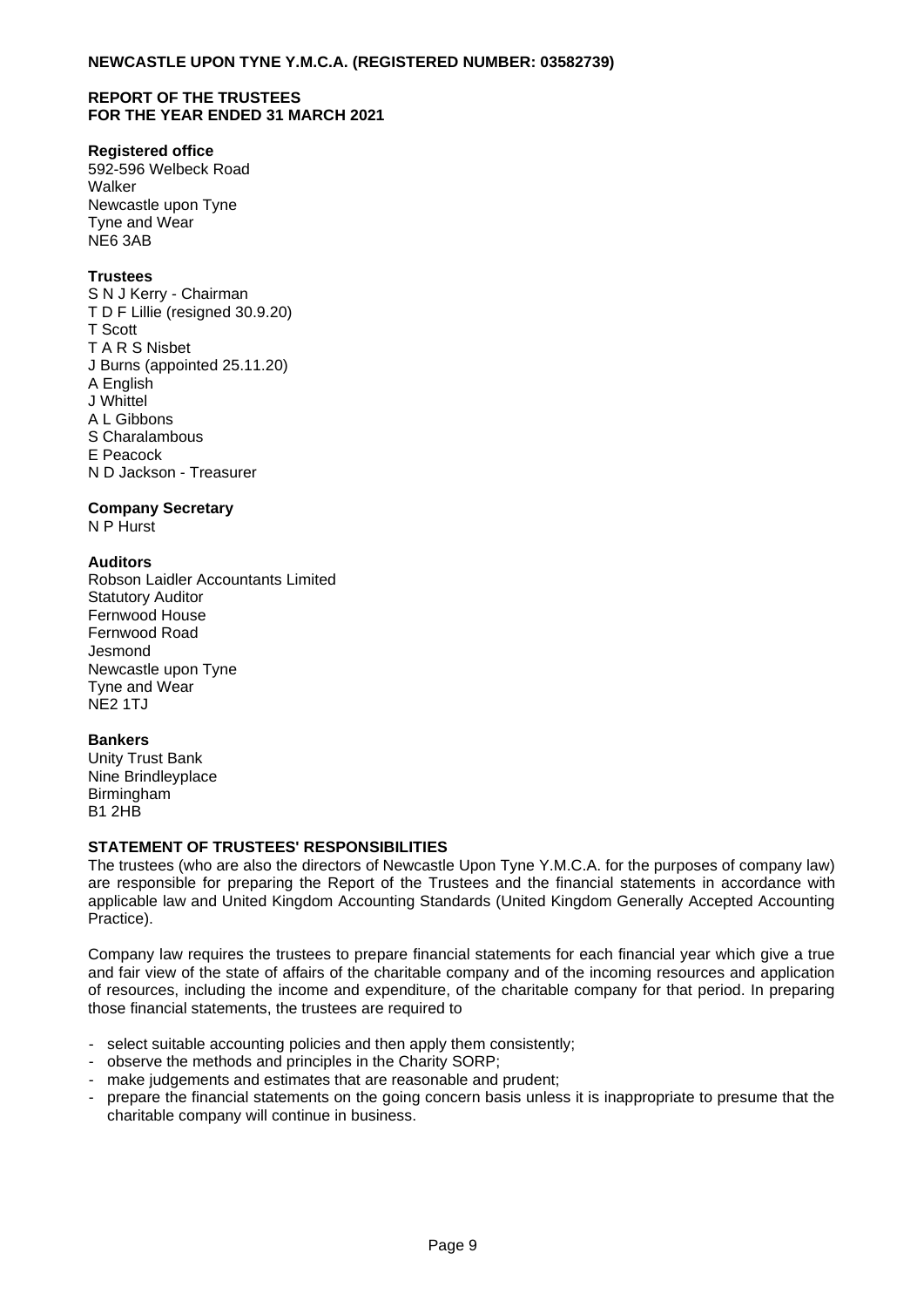## **STATEMENT OF TRUSTEES' RESPONSIBILITIES - continued**

The trustees are responsible for keeping proper accounting records which disclose with reasonable accuracy at any time the financial position of the charitable company and to enable them to ensure that the financial statements comply with the Companies Act 2006. They are also responsible for safeguarding the assets of the charitable company and hence for taking reasonable steps for the prevention and detection of fraud and other irregularities.

In so far as the trustees are aware:

- there is no relevant audit information of which the charitable company's auditors are unaware; and
- the trustees have taken all steps that they ought to have taken to make themselves aware of any relevant audit information and to establish that the auditors are aware of that information.

#### **AUDITORS**

The auditors, Robson Laidler Accountants Limited, will be proposed for re-appointment at the forthcoming Annual General Meeting.

Approved by order of the board of trustees on 7 December 2021 and signed on its behalf by:

. . . . . . . . . . . . . . . . S N J Kerry - Chairman - Trustee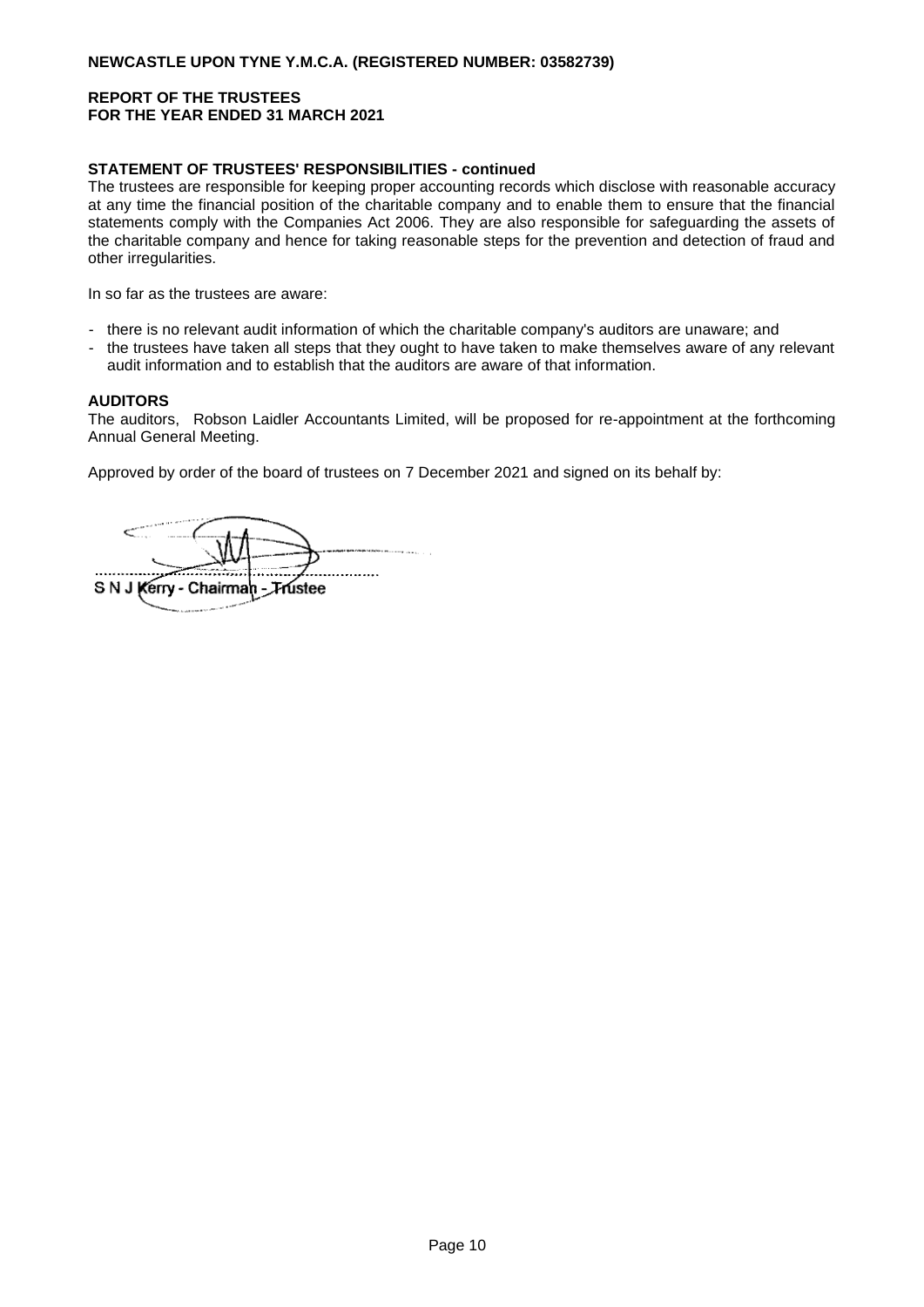#### **REPORT OF THE INDEPENDENT AUDITORS TO THE MEMBERS OF NEWCASTLE UPON TYNE Y.M.C.A. (REGISTERED NUMBER: 03582739)**

#### **Opinion**

We have audited the financial statements of Newcastle Upon Tyne Y.M.C.A. (the 'charitable company') for the year ended 31 March 2021 which comprise the Statement of Financial Activities, the Balance Sheet, the Cash Flow Statement and notes to the financial statements, including a summary of significant accounting policies. The financial reporting framework that has been applied in their preparation is applicable law and United Kingdom Accounting Standards (United Kingdom Generally Accepted Accounting Practice).

In our opinion the financial statements:

- give a true and fair view of the state of the charitable company's affairs as at 31 March 2021 and of its incoming resources and application of resources, including its income and expenditure, for the year then ended;
- have been properly prepared in accordance with United Kingdom Generally Accepted Accounting Practice; and
- have been prepared in accordance with the requirements of the Companies Act 2006.

## **Basis for opinion**

We conducted our audit in accordance with International Standards on Auditing (UK) (ISAs (UK)) and applicable law. Our responsibilities under those standards are further described in the Auditors' responsibilities for the audit of the financial statements section of our report. We are independent of the charitable company in accordance with the ethical requirements that are relevant to our audit of the financial statements in the UK, including the FRC's Ethical Standard, and we have fulfilled our other ethical responsibilities in accordance with these requirements. We believe that the audit evidence we have obtained is sufficient and appropriate to provide a basis for our opinion.

#### **Conclusions relating to going concern**

In auditing the financial statements, we have concluded that the trustees' use of the going concern basis of accounting in the preparation of the financial statements is appropriate.

Based on the work we have performed, we have not identified any material uncertainties relating to events or conditions that, individually or collectively, may cast significant doubt on the charitable company's ability to continue as a going concern for a period of at least twelve months from when the financial statements are authorised for issue.

Our responsibilities and the responsibilities of the trustees with respect to going concern are described in the relevant sections of this report.

#### **Other information**

The trustees are responsible for the other information. The other information comprises the information included in the Annual Report, other than the financial statements and our Report of the Independent Auditors thereon.

Our opinion on the financial statements does not cover the other information and, except to the extent otherwise explicitly stated in our report, we do not express any form of assurance conclusion thereon.

In connection with our audit of the financial statements, our responsibility is to read the other information and, in doing so, consider whether the other information is materially inconsistent with the financial statements or our knowledge obtained in the audit or otherwise appears to be materially misstated. If we identify such material inconsistencies or apparent material misstatements, we are required to determine whether this gives rise to a material misstatement in the financial statements themselves. If, based on the work we have performed, we conclude that there is a material misstatement of this other information, we are required to report that fact. We have nothing to report in this regard.

#### **Opinions on other matters prescribed by the Companies Act 2006**

In our opinion, based on the work undertaken in the course of the audit:

- the information given in the Report of the Trustees for the financial year for which the financial statements are prepared is consistent with the financial statements; and
- the Report of the Trustees has been prepared in accordance with applicable legal requirements.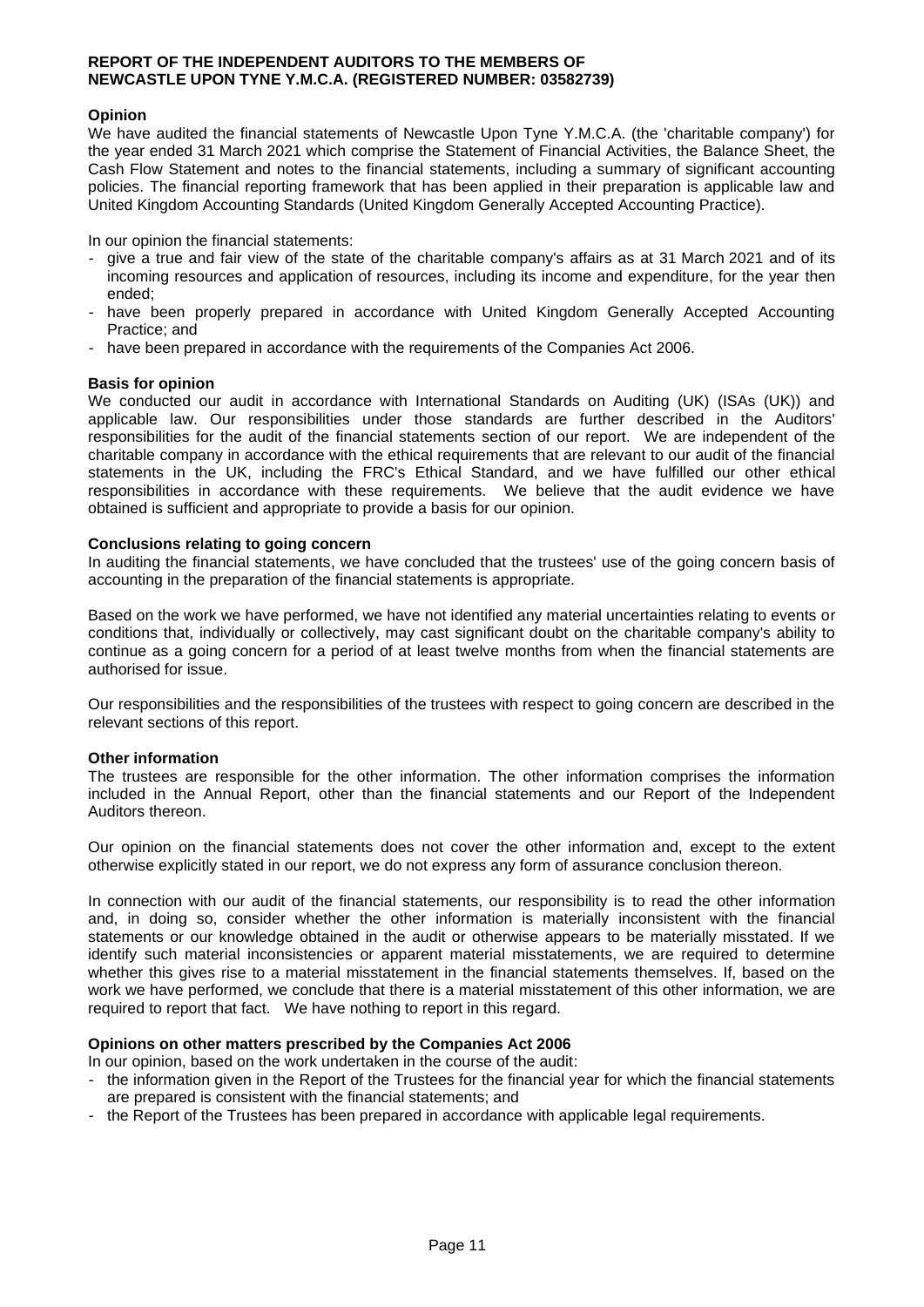#### **REPORT OF THE INDEPENDENT AUDITORS TO THE MEMBERS OF NEWCASTLE UPON TYNE Y.M.C.A. (REGISTERED NUMBER: 03582739)**

## **Matters on which we are required to report by exception**

In the light of the knowledge and understanding of the charitable company and its environment obtained in the course of the audit, we have not identified material misstatements in the Report of the Trustees.

We have nothing to report in respect of the following matters where the Companies Act 2006 requires us to report to you if, in our opinion:

- adequate accounting records have not been kept or returns adequate for our audit have not been received from branches not visited by us; or
- the financial statements are not in agreement with the accounting records and returns; or
- certain disclosures of trustees' remuneration specified by law are not made; or
- we have not received all the information and explanations we require for our audit; or
- the trustees were not entitled to take advantage of the small companies exemption from the requirement to prepare a Strategic Report or in preparing the Report of the Trustees.

#### **Responsibilities of trustees**

As explained more fully in the Statement of Trustees' Responsibilities, the trustees (who are also the directors of the charitable company for the purposes of company law) are responsible for the preparation of the financial statements and for being satisfied that they give a true and fair view, and for such internal control as the trustees determine is necessary to enable the preparation of financial statements that are free from material misstatement, whether due to fraud or error.

In preparing the financial statements, the trustees are responsible for assessing the charitable company's ability to continue as a going concern, disclosing, as applicable, matters related to going concern and using the going concern basis of accounting unless the trustees either intend to liquidate the charitable company or to cease operations, or have no realistic alternative but to do so.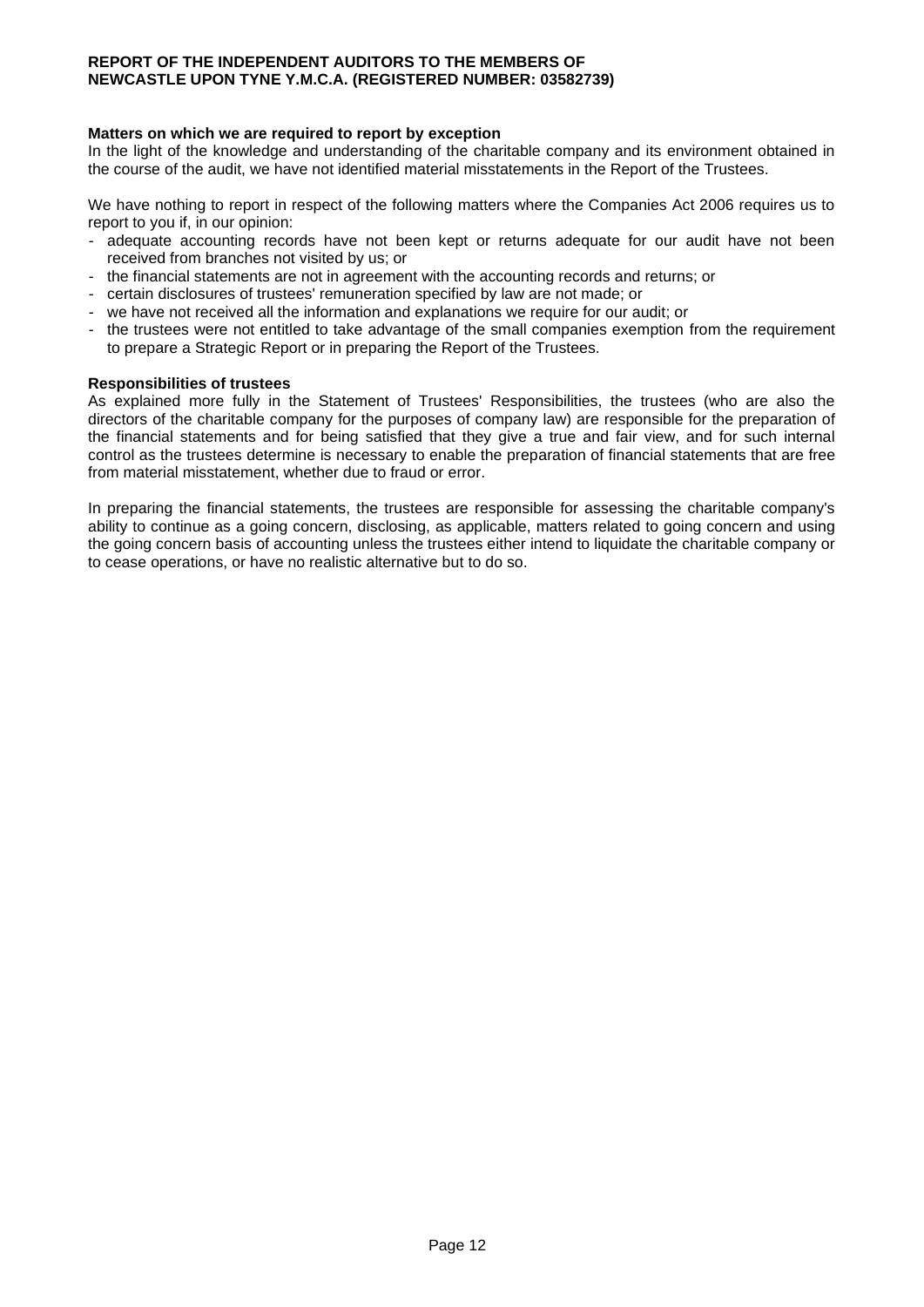#### **REPORT OF THE INDEPENDENT AUDITORS TO THE MEMBERS OF NEWCASTLE UPON TYNE Y.M.C.A. (REGISTERED NUMBER: 03582739)**

#### **Our responsibilities for the audit of the financial statements**

Our objectives are to obtain reasonable assurance about whether the financial statements as a whole are free from material misstatement, whether due to fraud or error, and to issue a Report of the Independent Auditors that includes our opinion. Reasonable assurance is a high level of assurance, but is not a guarantee that an audit conducted in accordance with ISAs (UK) will always detect a material misstatement when it exists. Misstatements can arise from fraud or error and are considered material if, individually or in the aggregate, they could reasonably be expected to influence the economic decisions of users taken on the basis of these financial statements.

Irregularities, including fraud, are instances of non-compliance with laws and regulations. We design procedures in line with our responsibilities, outlined above, to detect material misstatements in respect of irregularities, including fraud. The extent to which our procedures are capable of detecting irregularities, including fraud is detailed below:

Based on our understanding of the charity, we concluded that although the charity is subject to certain laws and regulations and is overseen by the Charity Commission, there are no principal risks of non-compliance with laws and regulations central to the charity's operations.

Audit procedures performed as part of our audit include:

Discussions with trustees and key management regarding any known or suspected instances of non-compliance with laws and regulations and fraud;

Evaluation and testing of the operating effectiveness of the charity's controls which are designed to prevent and detect any such irregularities;

Reviewing minutes of Board meetings held during the year under review;

Identifying and testing journals based on risk criteria.

There are inherent limitations in the audit procedures outlined above and there is no guarantee that our procedures would always detect a material misstatement that exists. We also note that the risk of not detecting a material misstatement due to fraud is higher than the risk of not detecting one resulting from error, as fraud may involve deliberate concealment or collusion.

A further description of our responsibilities for the audit of the financial statements is located on the Financial Reporting Council's website at www.frc.org.uk/auditorsresponsibilities. This description forms part of our Report of the Independent Auditors.

## **Use of our report**

This report is made solely to the charitable company's members, as a body, in accordance with Chapter 3 of Part 16 of the Companies Act 2006. Our audit work has been undertaken so that we might state to the charitable company's members those matters we are required to state to them in an auditors' report and for no other purpose. To the fullest extent permitted by law, we do not accept or assume responsibility to anyone other than the charitable company and the charitable company's members as a body, for our audit work, for this report, or for the opinions we have formed.

# mmn

Michael Moran BA FCA (Senior Statutory Auditor) for and on behalf of Robson Laidler Accountants Limited Statutory Auditor Fernwood House Fernwood Road Jesmond Newcastle upon Tyne Tyne and Wear NE2 1TJ

Date: 7 December 2021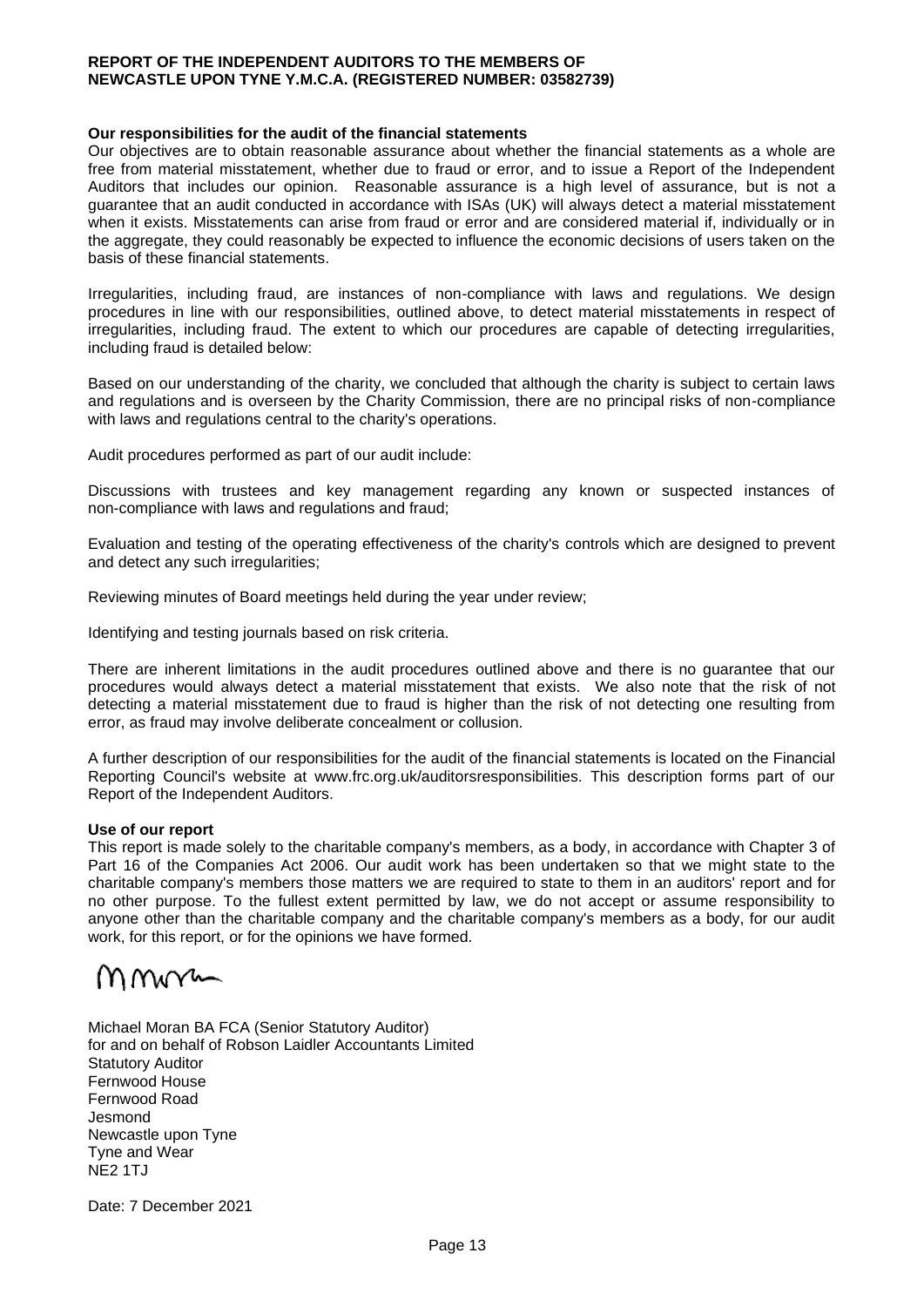#### **STATEMENT OF FINANCIAL ACTIVITIES (INCORPORATING AN INCOME AND EXPENDITURE ACCOUNT) FOR THE YEAR ENDED 31 MARCH 2021**

|                                                             | <b>Notes</b> | Unrestricted<br>funds<br>£ | Restricted<br>funds<br>£ | 2021<br><b>Total</b><br>funds<br>£ | 2020<br>Total<br>funds<br>£ |
|-------------------------------------------------------------|--------------|----------------------------|--------------------------|------------------------------------|-----------------------------|
| <b>INCOME AND ENDOWMENTS FROM</b><br>Donations and legacies | 3            | 313,135                    | 128,326                  | 441,461                            | 310,901                     |
| <b>Charitable activities</b><br>Sundry/room hire/drop in    | 6            | 52,834                     |                          | 52,834                             | 23,031                      |
| Space 2 Cafe<br><b>Walker Park</b>                          |              | 44,829                     |                          | 44,829                             | 783<br>52,107               |
| Other trading activities<br>Investment income               | 4<br>5       | 145,445<br>178             |                          | 145,445<br>178                     | 113,298<br>1,886            |
| <b>Total</b>                                                |              | 556,421                    | 128,326                  | 684,747                            | 502,006                     |
| <b>EXPENDITURE ON</b><br><b>Raising funds</b>               |              |                            |                          |                                    |                             |
| Other trading activities                                    | 7            | 59,202                     |                          | 59,202                             | 65,615                      |
|                                                             |              | 59,202                     |                          | 59,202                             | 65,615                      |
| <b>Charitable activities</b><br>Youth work                  | 8            |                            |                          |                                    |                             |
| Urban Mushroom                                              |              | 378,206                    | 59,473<br>4,362          | 437,679<br>4,362                   | 549,559<br>96,533           |
| <b>Walker Park</b><br>Exceptional item                      | 23           | 139,841                    | 142,128                  | 142,128<br>139,841                 | 76,263                      |
| <b>Total</b>                                                |              | 577,249                    | 205,963                  | 783,212                            | 787,970                     |
| <b>NET INCOME/(EXPENDITURE)</b>                             |              | (20, 828)                  | (77, 637)                | (98, 465)                          | (285, 964)                  |
| <b>RECONCILIATION OF FUNDS</b>                              |              |                            |                          |                                    |                             |
| <b>Total funds brought forward</b>                          |              | 2,024,824                  | 85,504                   | 2,110,328                          | 2,396,292                   |
| <b>TOTAL FUNDS CARRIED FORWARD</b>                          |              | 2,003,996                  | 7,867                    | 2,011,863                          | 2,110,328                   |

The notes form part of these financial statements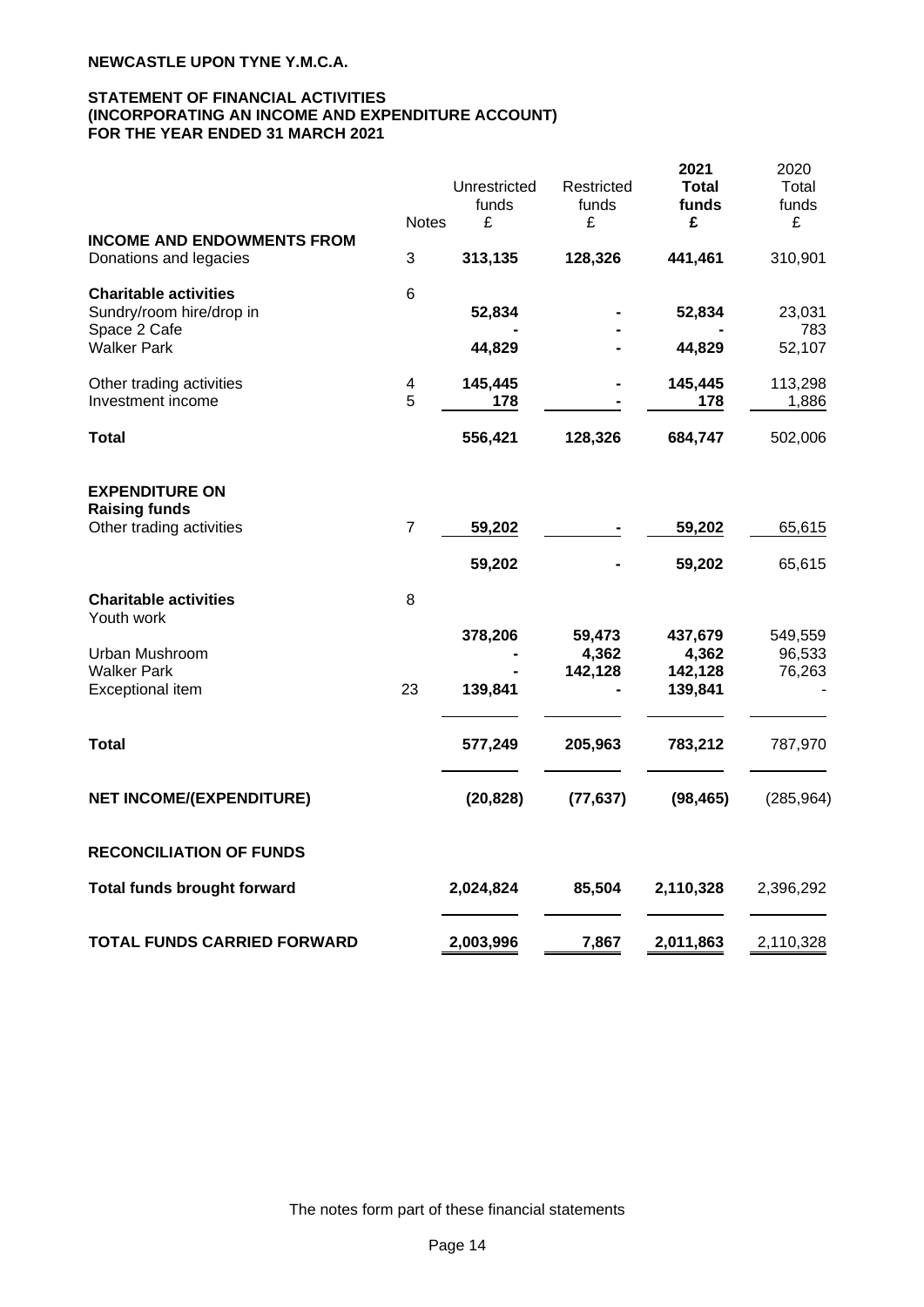#### **BALANCE SHEET 31 MARCH 2021**

|                                           |              | Unrestricted<br>funds | Restricted<br>funds | 2021<br><b>Total</b><br>funds | 2020<br>Total<br>funds |
|-------------------------------------------|--------------|-----------------------|---------------------|-------------------------------|------------------------|
| <b>FIXED ASSETS</b>                       | <b>Notes</b> | £                     | £                   | £                             | £                      |
| Tangible assets<br><b>Investments</b>     | 13           | 362,924               |                     | 362,924                       | 366,834                |
| Investments                               | 14           | 20,098                |                     | 20,098                        | 49,622                 |
| Investment property                       | 15           | 1,735,000             |                     | 1,735,000                     | 1,735,000              |
|                                           |              | 2,118,022             |                     | 2,118,022                     | 2,151,456              |
| <b>CURRENT ASSETS</b>                     |              |                       |                     |                               |                        |
| <b>Debtors</b>                            | 16           | 147,267               | 4,975               | 152,242                       | 104,837                |
| Cash at bank and in hand                  |              | 72,630                | 130,766             | 203,396                       | 229,800                |
|                                           |              | 219,897               | 135,741             | 355,638                       | 334,637                |
| <b>CREDITORS</b>                          |              |                       |                     |                               |                        |
| Amounts falling due within one year       | 17           | (71, 488)             | (127, 875)          | (199, 363)                    | (79, 366)              |
| <b>NET CURRENT ASSETS</b>                 |              | 148,409               | 7,866               | 156,275                       | 255,271                |
| TOTAL ASSETS LESS CURRENT                 |              |                       |                     |                               |                        |
| <b>LIABILITIES</b>                        |              | 2,266,431             | 7,866               | 2,274,297                     | 2,406,727              |
| <b>PENSION LIABILITY</b>                  | 21           | (262, 434)            | $\blacksquare$      | (262, 434)                    | (296, 399)             |
| <b>NET ASSETS</b>                         |              | 2,003,997             | 7,866               | 2,011,863                     | 2,110,328              |
|                                           |              |                       |                     |                               |                        |
| <b>FUNDS</b><br><b>Unrestricted funds</b> | 20           |                       |                     | 2,003,996                     | 2,024,824              |
| <b>Restricted funds</b>                   |              |                       |                     | 7,867                         | 85,504                 |
|                                           |              |                       |                     |                               |                        |
| <b>TOTAL FUNDS</b>                        |              |                       |                     | 2,011,863                     | 2,110,328              |

These financial statements have been prepared in accordance with the provisions applicable to charitable companies subject to the small companies regime.

The financial statements were approved by the Board of Trustees and authorised for issue on 7 December 2021 and were signed on its behalf by:

a. .... S N J Kerry - Chairman - Trustee

 $\epsilon$  $\ldots$ 

N D Jackson - Treasurer - Trustee

The notes form part of these financial statements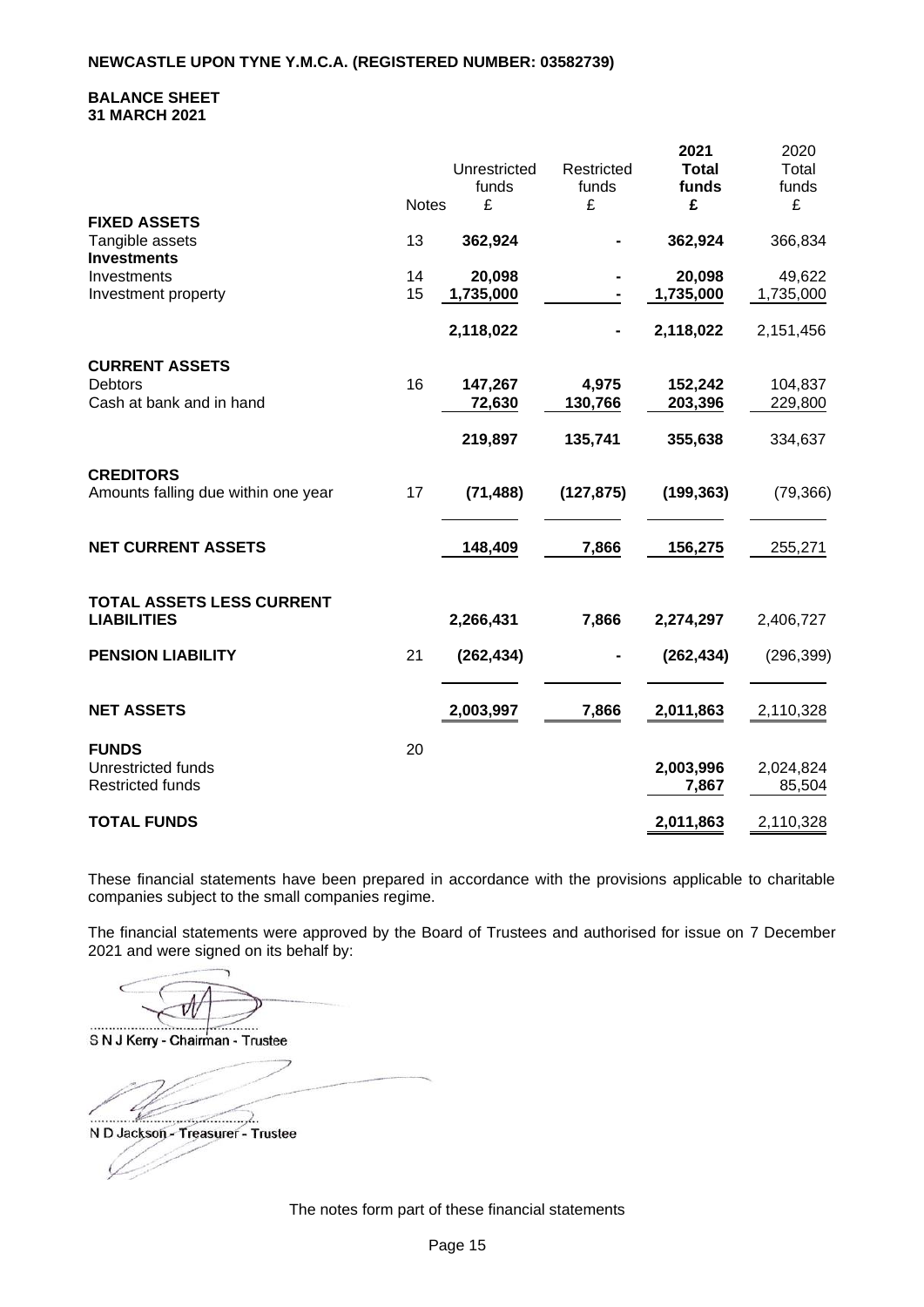# **CASH FLOW STATEMENT FOR THE YEAR ENDED 31 MARCH 2021**

| <b>Notes</b>                                                                                                                                                               | 2021<br>£                     | 2020<br>£                                        |
|----------------------------------------------------------------------------------------------------------------------------------------------------------------------------|-------------------------------|--------------------------------------------------|
| Cash flows from operating activities<br>Cash generated from operations                                                                                                     | (3, 210)                      | (328, 775)                                       |
| Net cash used in operating activities                                                                                                                                      | (3, 210)                      | (328,775)                                        |
| Cash flows from investing activities<br>Purchase of tangible fixed assets<br>Purchase of investment property<br>Interest received<br>Net cash used in investing activities | (23, 372)<br>178<br>(23, 194) | (18, 201)<br>(1,560,000)<br>1,886<br>(1,576,315) |
| Change in cash and cash equivalents<br>in the reporting period<br>Cash and cash equivalents at the<br>beginning of the reporting period                                    | (26, 404)<br>229,800          | (1,905,090)<br>2,134,890                         |
| Cash and cash equivalents at the end<br>of the reporting period                                                                                                            | 203,396                       | 229,800                                          |

The notes form part of these financial statements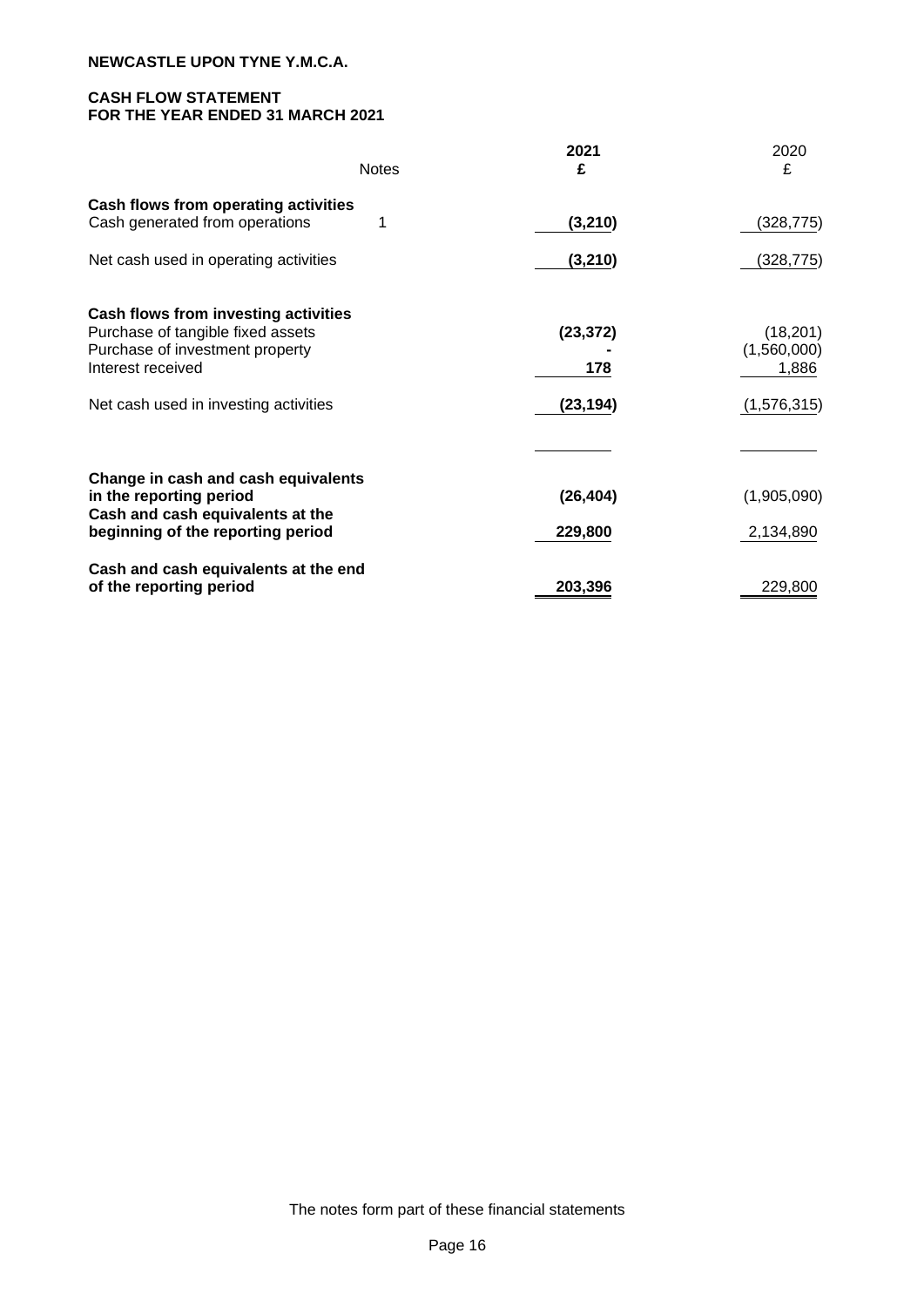## **NOTES TO THE CASH FLOW STATEMENT FOR THE YEAR ENDED 31 MARCH 2021**

#### **1. RECONCILIATION OF NET INCOME/(EXPENDITURE) TO NET CASH FLOW FROM OPERATING ACTIVITIES 2021** 2020

|                                                               | 2021<br>£  | 2020<br>£  |
|---------------------------------------------------------------|------------|------------|
| Net income/(expenditure) for the reporting period (as per the |            |            |
| <b>Statement of Financial Activities)</b>                     | (98, 465)  | (285, 964) |
| <b>Adjustments for:</b>                                       |            |            |
| Depreciation charges                                          | 20,364     | 19,266     |
| Loss on disposal of fixed assets                              | 6.918      |            |
| Interest received                                             | (178)      | (1,886)    |
| Increase in debtors                                           | (157, 723) | (60,223)   |
| Increase in creditors                                         | 119,998    | 31,562     |
| Difference between pension charge and cash contributions      | (33, 965)  | (31,530)   |
| Exceptional item                                              | 139,841    |            |
| Net cash used in operations                                   | (3,210)    | (328,775)  |

# 2. **ANALYSIS OF CHANGES IN NET FUNDS**

|                                      | At 1.4.20<br>£ | Cash flow<br>£ | At 31.3.21<br>£ |
|--------------------------------------|----------------|----------------|-----------------|
| Net cash<br>Cash at bank and in hand | 229,800        | (26, 404)      | 203,396         |
|                                      | 229,800        | (26, 404)      | 203,396         |
| <b>Total</b>                         | 229,800        | (26,404)       | 203,396         |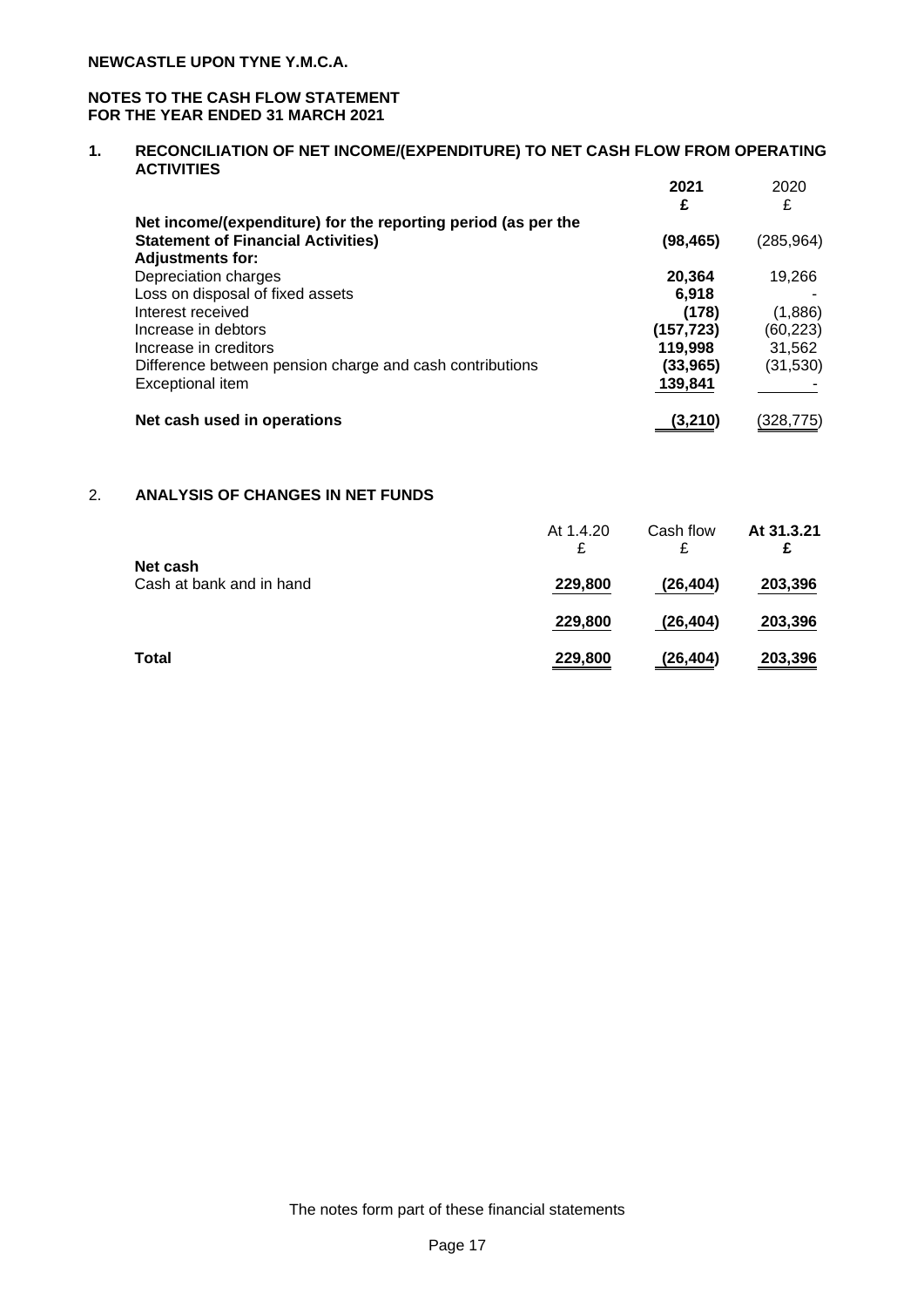## **1. STATEMENT OF COMPLIANCE**

Newcastle Upon Tyne Y.M.C.A. is a company limited by guarantee (company number: 03582739) and also a registered charity (charity number: 1070578). The registered office is 592-596 Welbeck Road, Walker, Newcastle Upon Tyne, Tyne and Wear, NE6 3AB.

## **2. ACCOUNTING POLICIES**

#### **Basis of preparing the financial statements**

The financial statements of the charitable company, which is a public benefit entity under FRS 102, have been prepared in accordance with the Charities SORP (FRS 102) 'Accounting and Reporting by Charities: Statement of Recommended Practice applicable to charities preparing their accounts in accordance with the Financial Reporting Standard applicable in the UK and Republic of Ireland (FRS 102) (effective 1 January 2015)', Financial Reporting Standard 102 'The Financial Reporting Standard applicable in the UK and Republic of Ireland' and the Companies Act 2006. The financial statements have been prepared under the historical cost convention with the exception of investments which are included at market value, as modified by the revaluation of certain assets.

The financial statements have been prepared on a going concern basis on the ground that current and future sources of funding or support will be more than adequate for the charity's needs. The Trustees have considered a period of 12 months from the balance sheet date and consider no further disclosures relating to the charity's ability to continue as a going concern need to be made.

Assets and liabilities are initially recognised at historical cost or transaction value unless otherwise stated in the relevant accounting policy note(s).

The financial accounts are prepared in Sterling (£).

#### **Significant estimates and judgements**

In applying the following accounting policies, the trustees consider that the judgement that has the most significant effect on the amounts recognised in the financial statements, is the interest rate used to discount the future pension deficit reduction payments. This has been set at 3.6% in line with the yield on high quality corporate bonds.

The charity has applied the following accounting policies:

#### **Income**

All income is recognised in the Statement of Financial Activities once the charity has entitlement to the funds, it is probable that the income will be received and the amount can be measured reliably.

#### **Expenditure**

Liabilities are recognised as expenditure as soon as there is a legal or constructive obligation committing the charity to that expenditure, it is probable that a transfer of economic benefits will be required in settlement and the amount of the obligation can be measured reliably. Expenditure is accounted for on an accruals basis and has been classified under headings that aggregate all cost related to the category. Where costs cannot be directly attributed to particular headings they have been allocated to activities on a basis consistent with the use of resources.

#### **Allocation and apportionment of costs**

Costs are allocated between charitable activities and governance costs according to the nature of the cost.

#### **Tangible fixed assets**

Depreciation is provided at the following annual rates in order to write off each asset over its estimated useful life.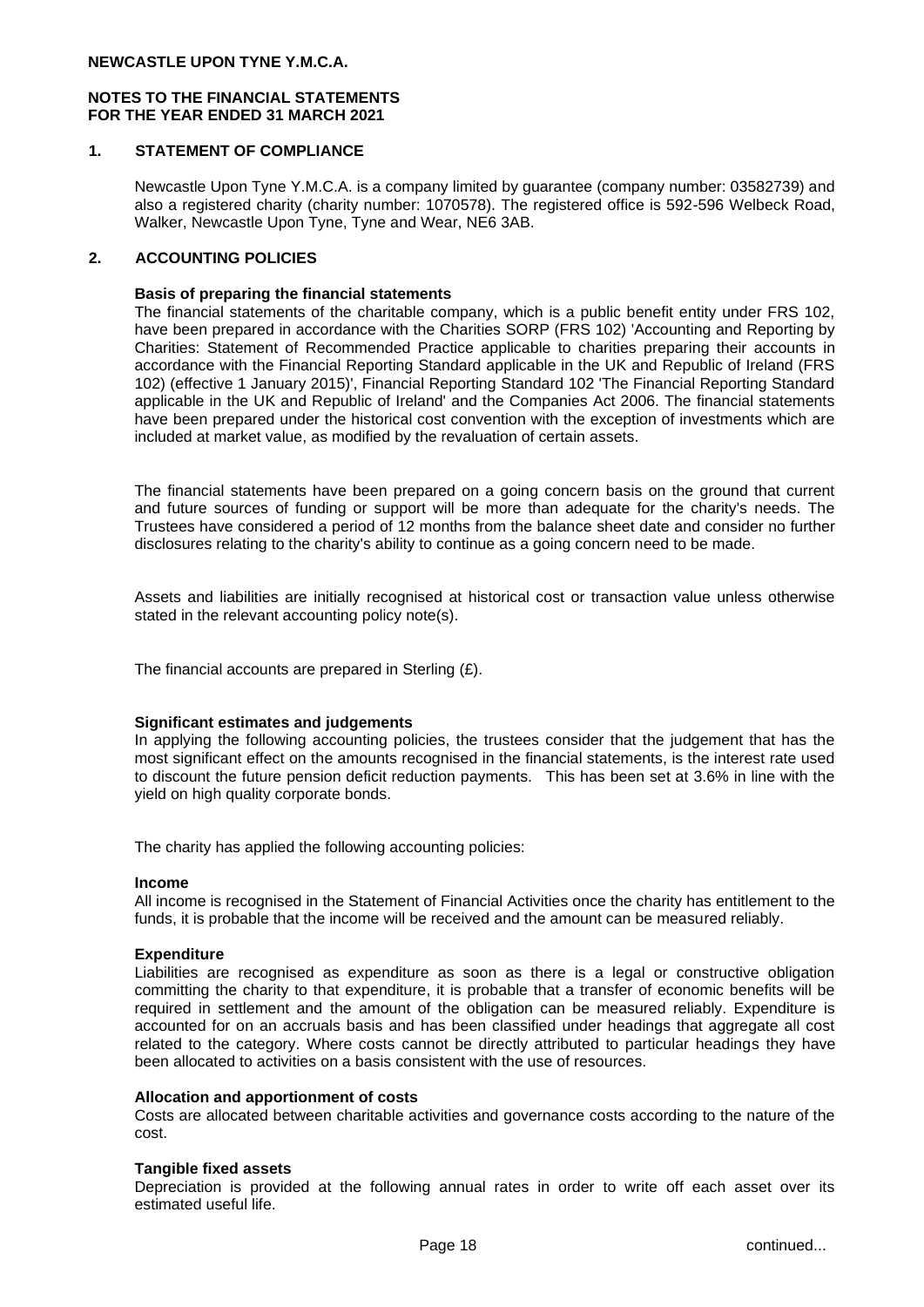## **2. ACCOUNTING POLICIES - continued**

#### **Tangible fixed assets**

| Freehold property                | - 2% straight line basis  |
|----------------------------------|---------------------------|
| Leasehold improvements           | - 10% on reducing balance |
| Fixtures, fittings and equipment | - 25% on reducing balance |
| Motor vehicles                   | - 25% on reducing balance |

The charity opts to capitalise all fixed assets costing over £2,000. Purchases below this level are expensed to the Statement of Financial Activities in the year.

#### **Investment property**

Investment property is shown at current market value. The aggregate surplus arising from changes in market value is recognised in the statement of financial activities.

#### **Taxation**

The charity is exempt from corporation tax on its charitable activities.

#### **Fund accounting**

Unrestricted funds can be used in accordance with the charitable objectives at the discretion of the trustees.

Restricted funds can only be used for particular restricted purposes within the objects of the charity. Restrictions arise when specified by the donor or when funds are raised for particular restricted purposes.

Further explanation of the nature and purpose of each fund is included in the notes to the financial statements.

#### **Hire purchase and leasing commitments**

Rentals paid under operating leases are charged to the Statement of Financial Activities on a straight line basis over the period of the lease.

#### **Employee benefits**

Newcastle upon Tyne Y.M.C.A. participates in a multi-employer defined benefit pension plan for employees of the Y.M.C.A. in England, Scotland and Wales, which was closed to new member's and accruals on 30 April 2007.

The plan's actuary has advised that it is not possible to separately identify the assets and liabilities relating to the Newcastle upon Tyne Y.M.C.A., therefore the scheme is accounted for as a defined benefit contribution scheme.

As described in note 21 to the financial statements, Newcastle upon Tyne Y.M.C.A. does however, have a contractual obligation to make pension deficit payments of £37,165 pa over the period to 30 April 2029, accordingly this is shown as a liability on the Balance Sheet in these accounts.

The liability is measured at its present value and the unwinding of the discount is recognised as a finance cost in the Statement of Financial Activities.

In addition, Newcastle upon Tyne Y.M.C.A. is required to contribute £5,745 pa to the operating expenses of the Pension Plan and these costs are charged to the Statement of Financial Activities as made.

#### **Financial instruments**

The charity only has financial assets and financial liabilities of a kind that qualify as basic financial instruments. Basic financial instruments are initially recognised at transaction value and subsequently measured at their settlement value.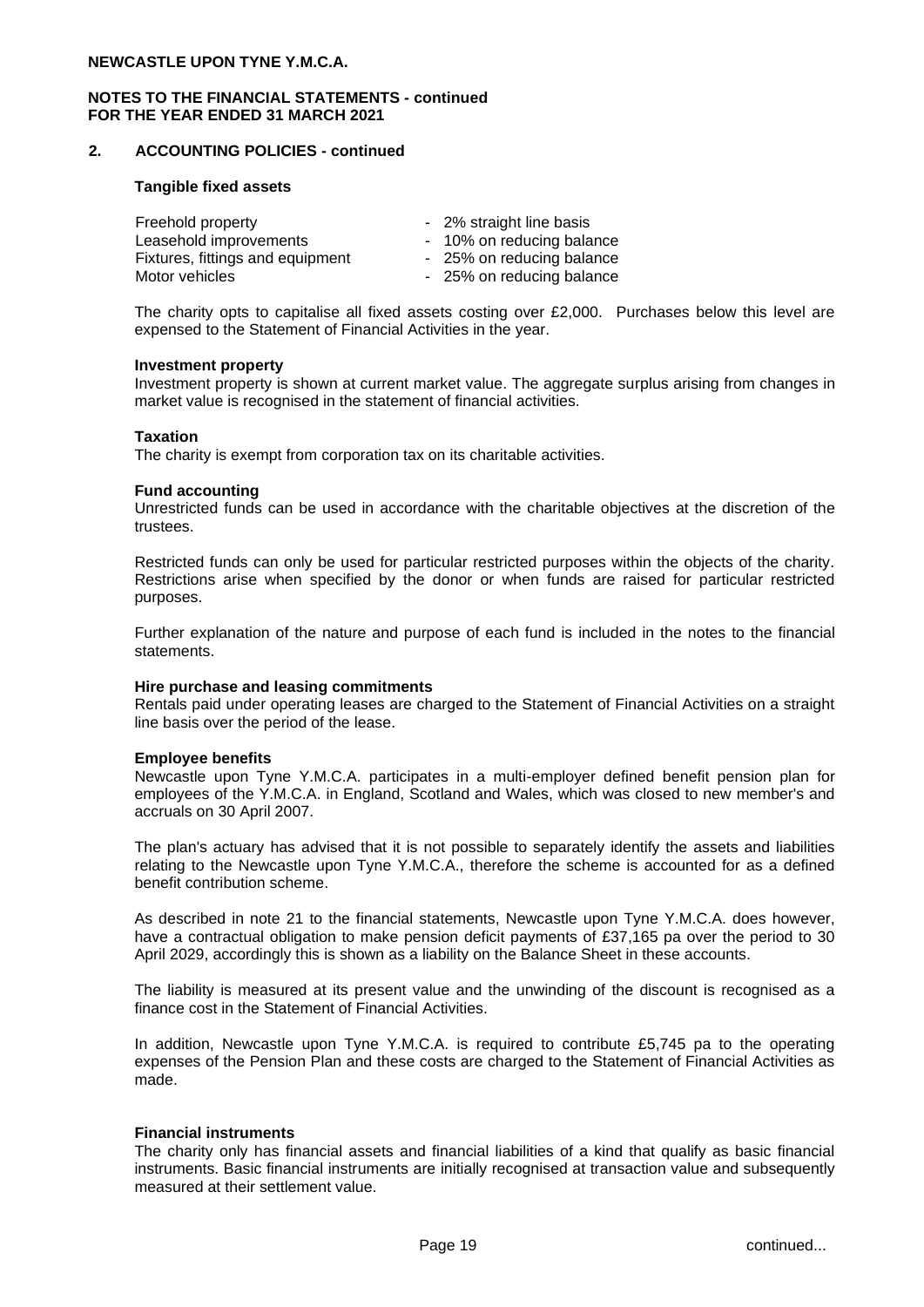## **2. ACCOUNTING POLICIES - continued**

#### **Debtors**

Trade and other debtors are recognised at the settlement amount due after any trade discount offered. Prepayments are valued at the amount prepaid net of any trade discounts due.

#### **Cash at bank and cash equivalents**

Cash in bank and cash equivalents comprises cash in hand and current balances with banks and other institutions, which are readily convertible to known amounts of cash and which are subject to insignificant risk of change in value. This definition is also used for the cash flow statement.

## **Creditors and provisions**

Creditors and provisions are recognised where the charity has a present obligation resulting from a past event that will probably result in the transfer of funds to a third party and the amount due to settle the obligation can be measured or estimated reliably. Creditors and provisions are normally recognised at their settlement amount after allowing for any trade discounts due.

#### **3. DONATIONS AND LEGACIES**

|    | Donations and grants<br>Legacies         |                                     |                     | ZUZ I<br>£<br>438,083<br>3,378 | ZUZU<br>£<br>306,841<br>4,060 |
|----|------------------------------------------|-------------------------------------|---------------------|--------------------------------|-------------------------------|
|    |                                          |                                     |                     | 441,461                        | 310,901                       |
| 4. | <b>OTHER TRADING ACTIVITIES</b>          |                                     |                     | 2021<br>£                      | 2020<br>£                     |
|    | Rent received                            |                                     |                     | 145,445                        | 113,298                       |
| 5. | <b>INVESTMENT INCOME</b>                 |                                     |                     | 2021                           | 2020                          |
|    | Deposit account interest                 |                                     |                     | £<br>178                       | £<br>1,886                    |
| 6. | <b>INCOME FROM CHARITABLE ACTIVITIES</b> |                                     |                     |                                |                               |
|    |                                          |                                     |                     | 2021                           | 2020                          |
|    |                                          | Sundry/room<br>hire/drop<br>in<br>£ | Walker<br>Park<br>£ | Total<br>activities<br>£       | Total<br>activities<br>£      |
|    |                                          |                                     |                     |                                |                               |

Sundry income **52,834 44,829 97,663 75,921**

**2021** 2020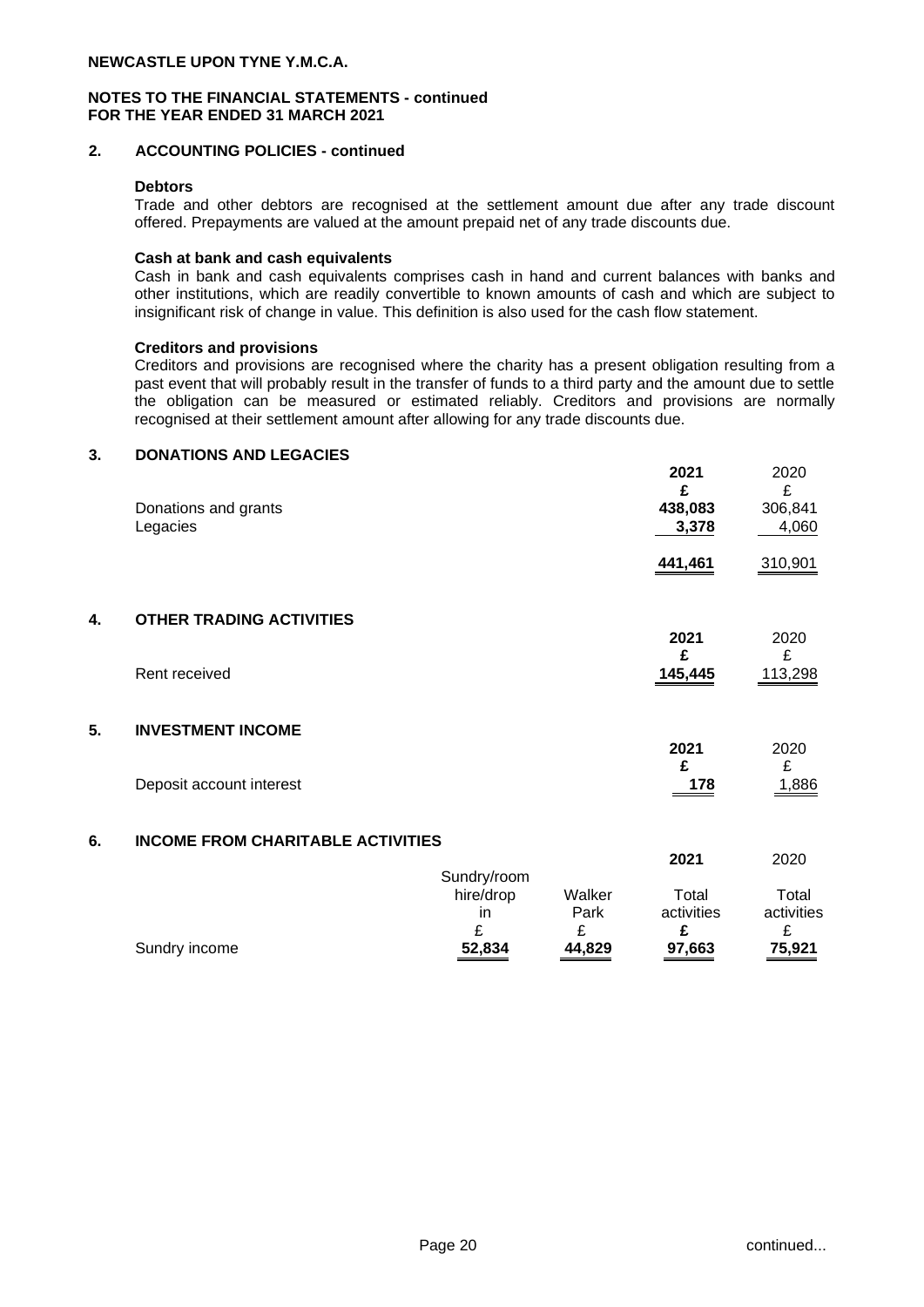## **7. OTHER TRADING ACTIVITIES**

|               | 2021   | 2020   |
|---------------|--------|--------|
|               | c      | c      |
| Purchases     | 29,418 | 32,741 |
| Support costs | 29,784 | 32,874 |
|               | 59,202 | 65,615 |

# **8. CHARITABLE ACTIVITIES COSTS**

|                    | <b>Direct</b><br>Costs<br>£ | Support<br>costs (see<br>note 9)<br>£ | <b>Totals</b><br>£ |
|--------------------|-----------------------------|---------------------------------------|--------------------|
| Youth work         |                             |                                       |                    |
|                    | 219,943                     | 217,736                               | 437,679            |
| Urban Mushroom     | 4,362                       | $\blacksquare$                        | 4,362              |
| <b>Walker Park</b> | 142,128                     | $\blacksquare$                        | 142,128            |
|                    | 366,433                     | 217,736                               | 584,169            |

# **9. SUPPORT COSTS**

| Other trading activities<br>Youth work |                     | Premises<br>£                        | Phone<br>£ | Professional<br>fees<br>£ |
|----------------------------------------|---------------------|--------------------------------------|------------|---------------------------|
|                                        |                     | 97,810                               | 3,734      | (264)                     |
|                                        |                     | 97,810                               | 3,734      | (264)                     |
| Other trading activities<br>Youth work | Insurance<br>£<br>- | <b>Staff</b><br>costs<br>£<br>29,784 | Other<br>£ | Totals<br>£<br>29,784     |
|                                        | 11,588              | 55,312                               | 49,556     | 217,736                   |
|                                        | 11,588              | 85,096                               | 49,556     | 247,520                   |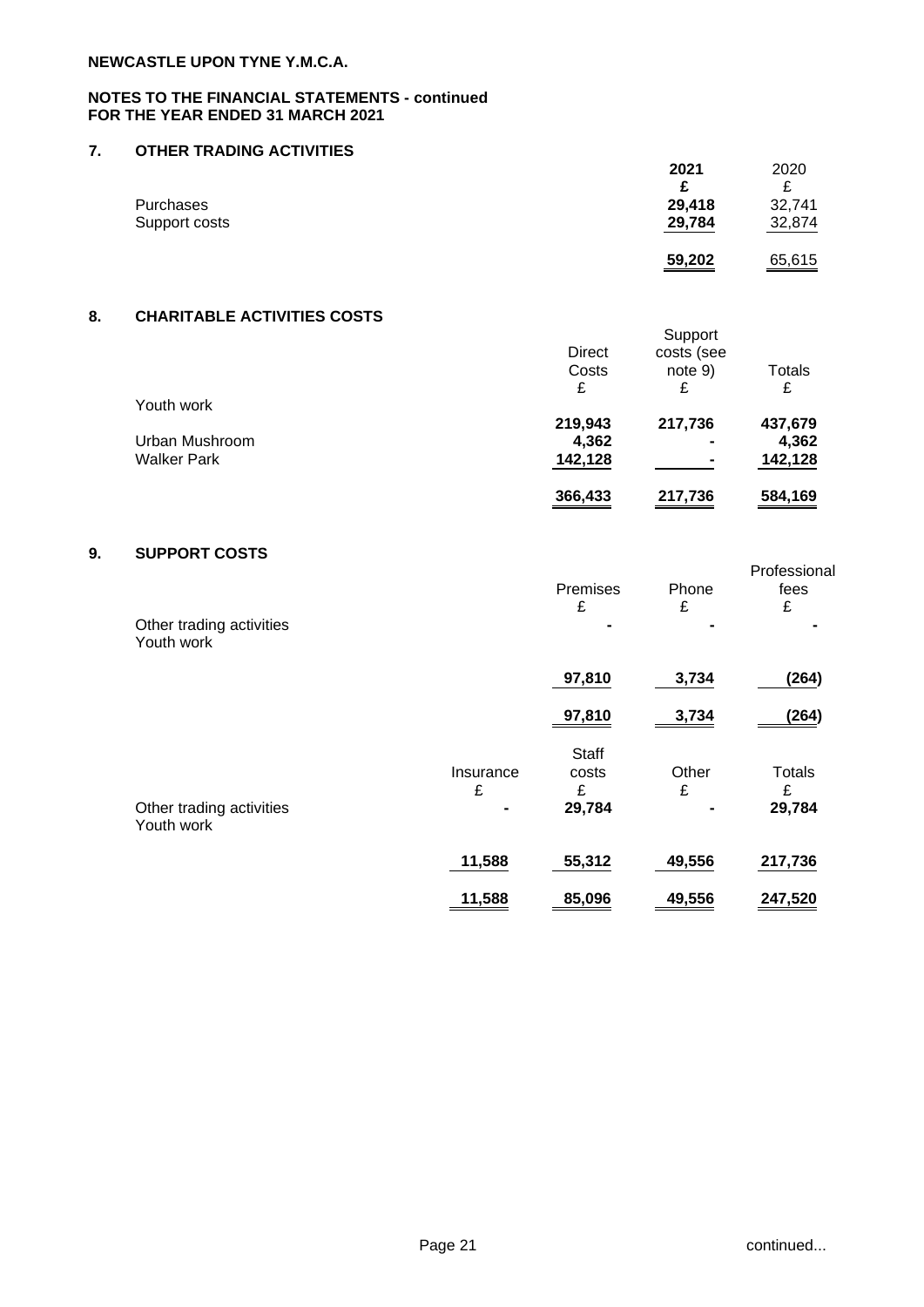#### **NOTES TO THE FINANCIAL STATEMENTS - continued FOR THE YEAR ENDED 31 MARCH 2021**

## **10. NET INCOME/(EXPENDITURE)**

Net income/(expenditure) is stated after charging/(crediting):

|                                     | 2021   | 2020   |
|-------------------------------------|--------|--------|
|                                     | £      |        |
| Depreciation - owned assets         | 20.364 | 19.266 |
| Hire of plant and machinery         | 18.564 | 16,526 |
| Deficit on disposal of fixed assets | 6.918  |        |
| Auditors remuneration               | 4.982  | 4.235  |
| Amounts written off investments     | 29.524 |        |
|                                     |        |        |

# **11. TRUSTEES' REMUNERATION AND BENEFITS**

Directors and officers indemnity insurance was purchased to the value of £250 (2020: £734).

#### **Trustees' expenses**

There were no trustee expenses in the current or prior year.

## **12. STAFF COSTS**

|                       | 2021    | 2020    |
|-----------------------|---------|---------|
|                       | £       |         |
| Wages and salaries    | 384.604 | 431.541 |
| Social security costs | 24,100  | 29,645  |
| Other pension costs   | 13,778  | 16,190  |
|                       | 422,482 | 477,376 |

The average monthly number of employees during the year was as follows:

|                 | 2021 | 2020 |
|-----------------|------|------|
| Chief executive |      |      |
| Administration  | C    | 6    |
| Project staff   | 17   | 19   |
|                 |      |      |
|                 | 23   | 26   |

No employees received emoluments in excess of £60,000.

In addition pension payments of £52,187 (2020: £48,787) were paid to YMCA Pension Scheme, £18,222 of which is reflected in the Statement of Financial Activities and £33,965 of which reduces the brought forward pension liability.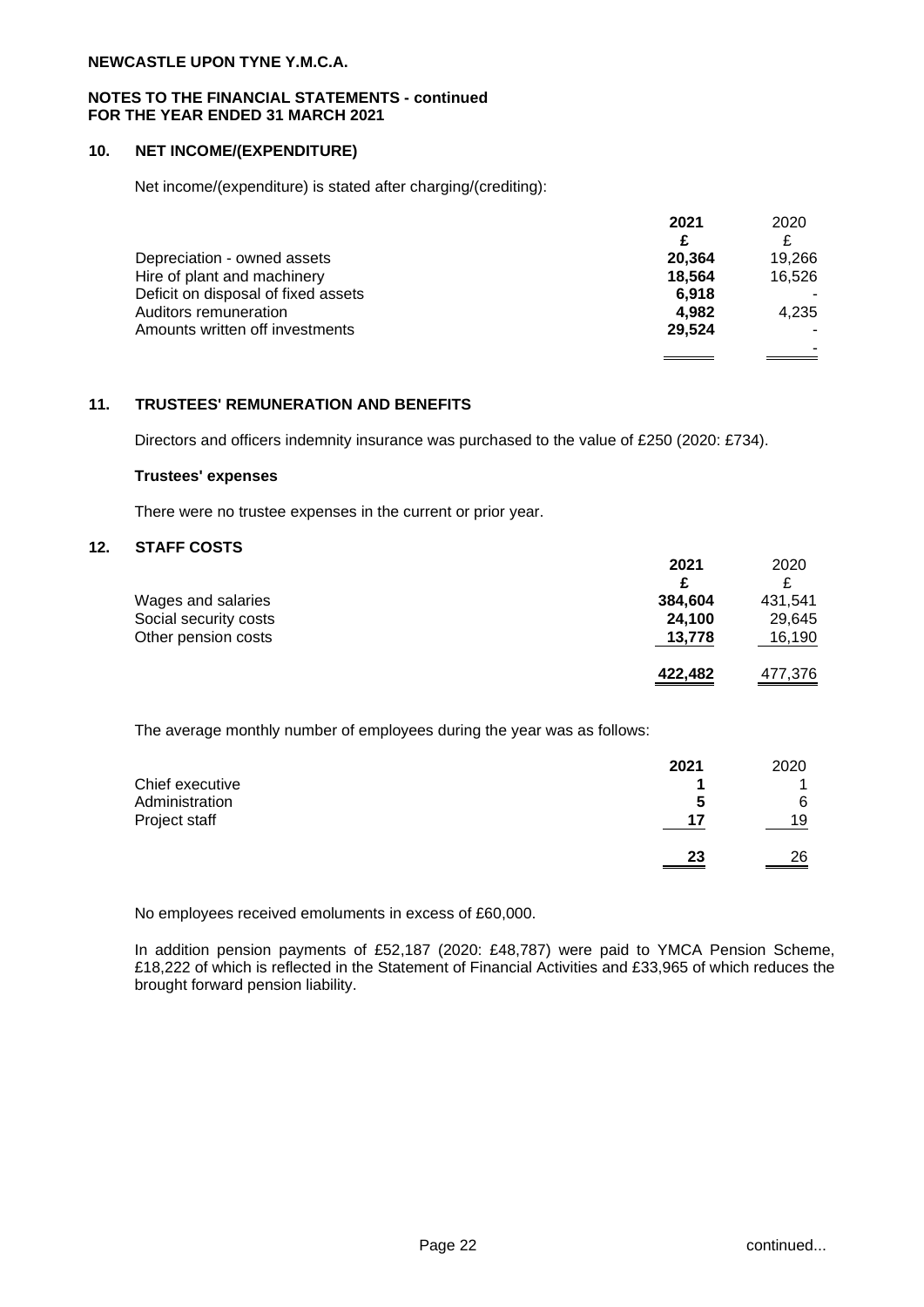# **13. TANGIBLE FIXED ASSETS**

|                        |          |                     | Fixtures,<br>fittings |          |          |
|------------------------|----------|---------------------|-----------------------|----------|----------|
|                        | Freehold | Leasehold           | and                   | Motor    |          |
|                        | property | <i>improvements</i> | equipment             | vehicles | Totals   |
|                        | £        | £                   | £                     | £        | £        |
| <b>COST</b>            |          |                     |                       |          |          |
| At 1 April 2020        | 386,921  | 11,796              | 52,171                | 34,881   | 485,769  |
| Additions              | 8,502    |                     | 14,870                |          | 23,372   |
| <b>Disposals</b>       |          | (9,753)             | (25,423)              | (2, 200) | (37,376) |
| At 31 March 2021       | 395,423  | 2,043               | 41,618                | 32,681   | 471,765  |
| <b>DEPRECIATION</b>    |          |                     |                       |          |          |
| At 1 April 2020        | 58,347   | 6,278               | 35,143                | 19,167   | 118,935  |
| Charge for year        | 7,908    | 552                 | 7,975                 | 3,929    | 20,364   |
| Eliminated on disposal |          | (4, 788)            | (23,758)              | (1, 912) | (30,458) |
| At 31 March 2021       | 66,255   | 2,042               | 19,360                | 21,184   | 108,841  |
| <b>NET BOOK VALUE</b>  |          |                     |                       |          |          |
| At 31 March 2021       | 329,168  |                     | 22,258                | 11,497   | 362,924  |
| At 31 March 2020       | 328,574  | 5,518               | 17,028                | 15,714   | 366,834  |

The freehold properties were re-valued on 31 March 2013 by Sanderson Wetherall Chartered Surveyors and Property Consultants at £275,000. All of the valuations were based on the current open market freehold value of the premises in their existing condition. Subsequent improvements amounting to £120,423 have been valued at cost.

## **14. FIXED ASSET INVESTMENTS**

|                                                                                  | Shares in<br>group<br>undertakings<br>£ |
|----------------------------------------------------------------------------------|-----------------------------------------|
| <b>MARKET VALUE</b><br>At 1 April 2020 and 31 March 2021<br>Provided in the year | 49,622<br>(29, 524)                     |
| <b>NET BOOK VALUE</b><br>At 31 March 2021                                        | 20,098                                  |
| At 31 March 2020                                                                 | 49,622                                  |

There were no investment assets outside the UK.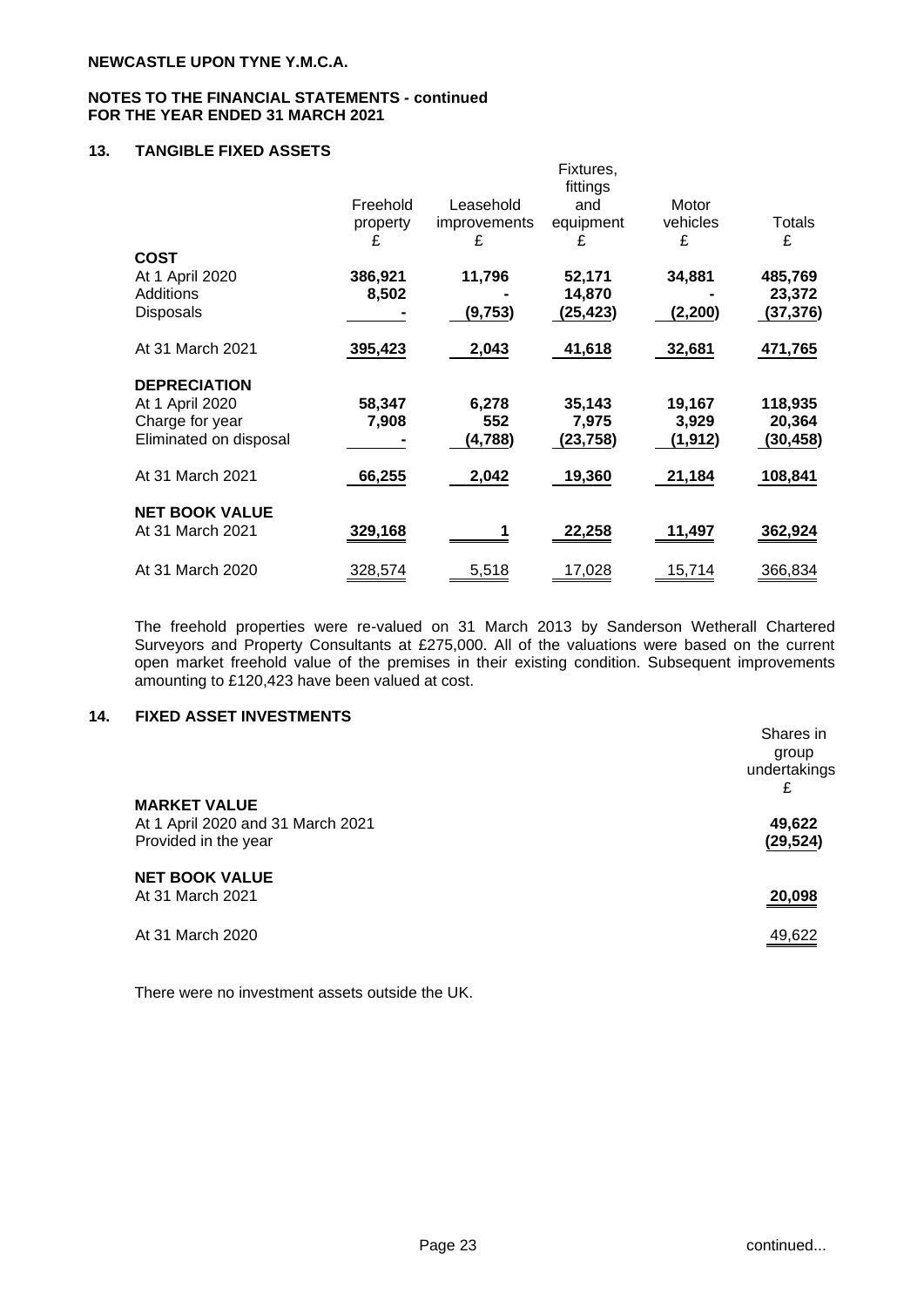## **15. INVESTMENT PROPERTY**

| <b>FAIR VALUE</b>                         | £         |
|-------------------------------------------|-----------|
| At 1 April 2020<br>and 31 March 2021      | 1,735,000 |
| <b>NET BOOK VALUE</b><br>At 31 March 2021 | 1,735,000 |
| At 31 March 2020                          | 1,735,000 |

The investment properties were revalued on 31 March 2018 by Sanderson Wetherall Chartered Surveyor and Property Consultants. The valuation was based on the current market open market freehold value of the premises in their existing condition. Properties acquired since this date are shown at cost, which the trustees believe represents fair value.

#### **16. DEBTORS: AMOUNTS FALLING DUE WITHIN ONE YEAR**

|                                    | ZUZ I   | ZUZU    |
|------------------------------------|---------|---------|
|                                    | £       | ₽       |
| Trade debtors                      | 5,120   | 2.744   |
| Amounts owed by group undertakings | 22,946  | 90,977  |
| Other debtors                      | 494     |         |
| Prepayments                        | 123,682 | 11,116  |
|                                    | 152.242 | 104.837 |

## **17. CREDITORS: AMOUNTS FALLING DUE WITHIN ONE YEAR**

|                              | 2021    | 2020   |
|------------------------------|---------|--------|
|                              | £       |        |
| Trade creditors              | 21.396  | 20,051 |
| Other creditors              | 6.571   | 392    |
| Accruals and deferred income | 171,396 | 58,923 |
|                              | 199,363 | 79,366 |

Accruals and deferred income includes grant income deferred at the year end amounting to £155,170 (2020: £41,500)

#### **18. LEASING AGREEMENTS**

Minimum lease payments under non-cancellable operating leases fall due as follows:

|                 | 2021 | 2020  |
|-----------------|------|-------|
|                 |      |       |
| Within one year |      | 2,890 |

**2021** 2020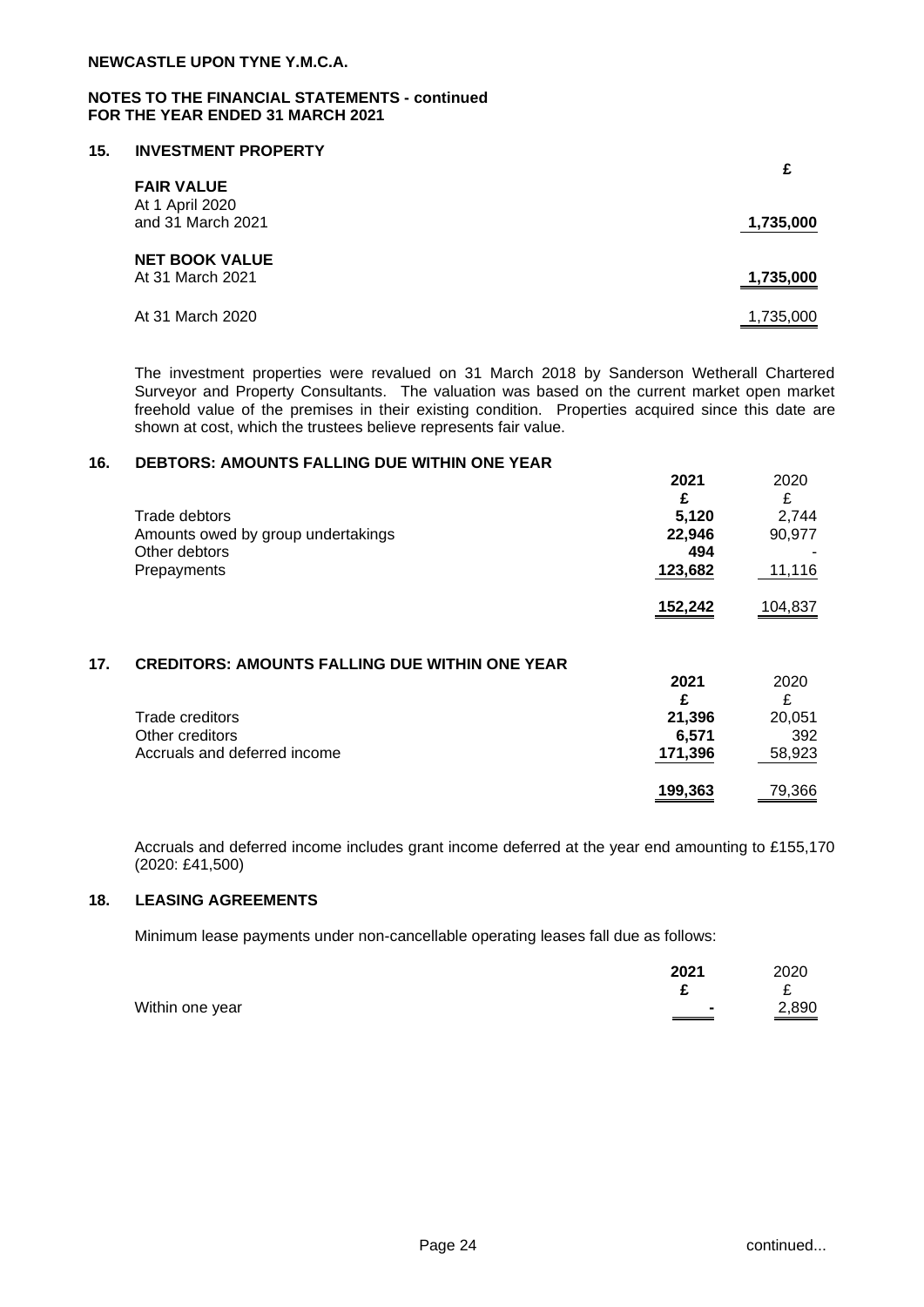## **NOTES TO THE FINANCIAL STATEMENTS - continued FOR THE YEAR ENDED 31 MARCH 2021**

# **19. SECURED DEBTS**

Unity Trust Bank plc holds a fixed charge over the freehold property owned by the charity, at Welbeck Road and Cowen Street, Newcastle upon Tyne.

## **20. MOVEMENT IN FUNDS**

|                            | At 1.4.20 | <b>Net</b><br>movement<br>in funds | At<br>31.3.21 |
|----------------------------|-----------|------------------------------------|---------------|
| Unrestricted funds         | £         | £                                  | £             |
| General fund               | 1,983,464 | (20, 828)                          | 1,962,636     |
| <b>Revaluation reserve</b> | 41,360    |                                    | 41,360        |
|                            | 2,024,824 | (20, 828)                          | 2,003,996     |
| <b>Restricted funds</b>    |           |                                    |               |
| <b>Walker Fund</b>         | 45,586    | (37, 719)                          | 7,867         |
| <b>Youth Services</b>      | 845       | (845)                              |               |
| Youth Work                 | 16,051    | (16, 051)                          |               |
| Urban Mushrooms            | 4,362     | (4, 362)                           |               |
| <b>Isolation</b>           | 18,660    | (18,660)                           |               |
|                            | 85,504    | (77,637)                           | 7,867         |
| <b>TOTAL FUNDS</b>         | 2,110,328 | (98,465)                           | 2,011,863     |

Net movement in funds, included in the above are as follows:

|                                    | Incoming<br>resources<br>£ | Resources<br>expended<br>£ | Movement<br>in funds<br>£ |
|------------------------------------|----------------------------|----------------------------|---------------------------|
| Unrestricted funds<br>General fund | 556,421                    | (577, 249)                 | (20, 828)                 |
| <b>Restricted funds</b>            |                            |                            |                           |
| Walker Fund                        | 104,408                    | (142, 127)                 | (37, 719)                 |
| <b>Youth Services</b>              |                            | (845)                      | (845)                     |
| Youth Work                         |                            | (16, 051)                  | (16, 051)                 |
| Urban Mushrooms                    |                            | (4, 362)                   | (4,362)                   |
| <b>Isolation</b>                   | 23,918                     | (42, 578)                  | (18,660)                  |
|                                    | 128,326                    | (205, 963)                 | (77, 637)                 |
| <b>TOTAL FUNDS</b>                 | 684,747                    | (783, 212)                 | (98,465)                  |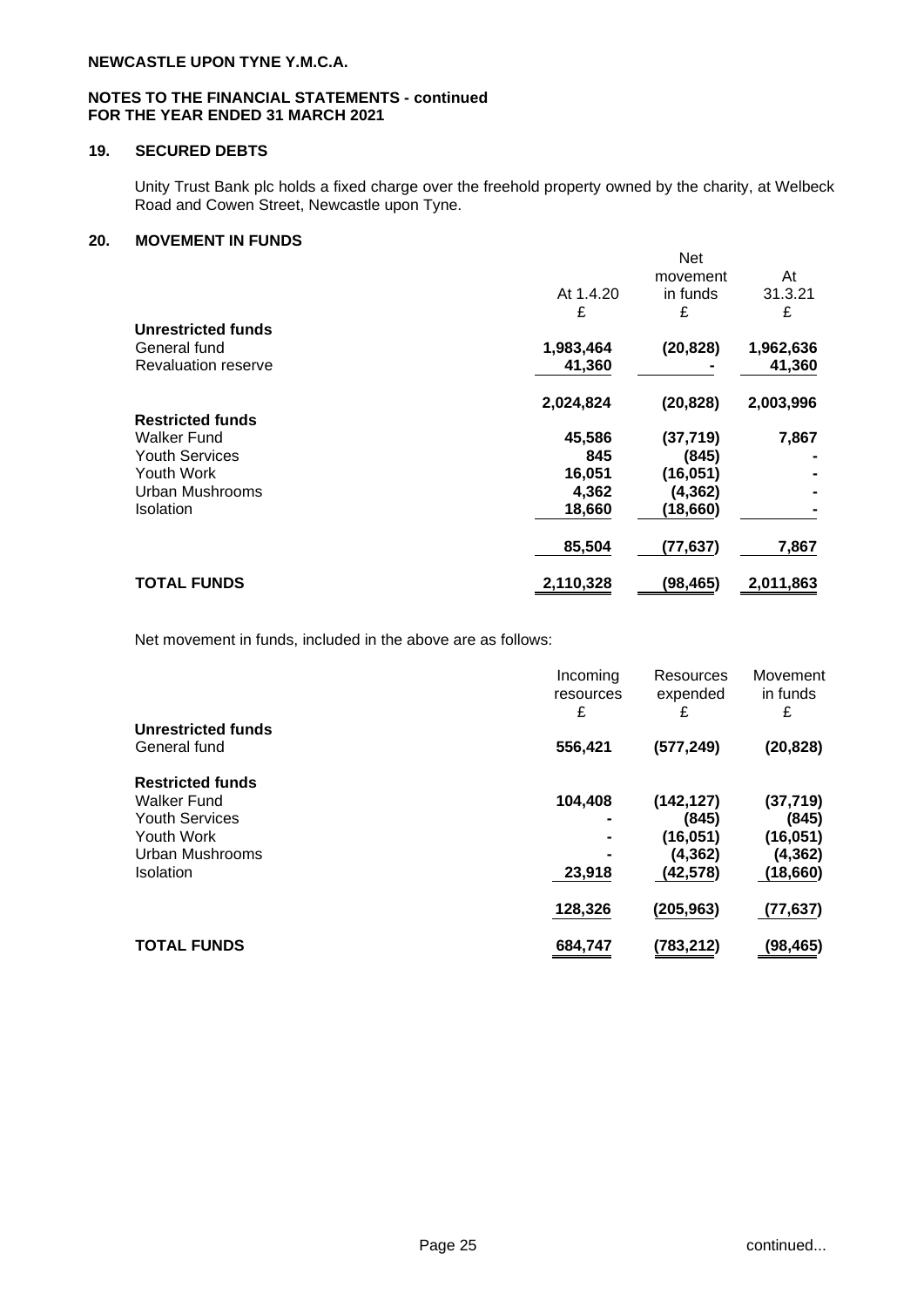# **20. MOVEMENT IN FUNDS - continued**

## **Comparatives for movement in funds**

|                            |           | Net        | Transfers |           |
|----------------------------|-----------|------------|-----------|-----------|
|                            |           | movement   | between   | At        |
|                            | At 1.4.19 | in funds   | funds     | 31.3.20   |
|                            | £         | £          | £         | £         |
| Unrestricted funds         |           |            |           |           |
| General fund               | 1,538,177 | (314, 713) | 760,000   | 1,983,464 |
| <b>Revaluation reserve</b> | 41,360    |            |           | 41,360    |
|                            | 1,579,537 | (314, 713) | 760,000   | 2,024,824 |
| <b>Restricted funds</b>    |           |            |           |           |
| <b>Walker Fund</b>         | 31.101    | 14,485     |           | 45,586    |
| <b>Youth Services</b>      | 9,349     | (8,504)    |           | 845       |
| Youth Work                 | 14,617    | 1,434      |           | 16,051    |
| Urban Mushrooms            | 1,688     | 2,674      |           | 4,362     |
| <b>Building Fund</b>       | 760,000   |            | (760,000) |           |
| Isolation                  |           | 18,660     |           | 18,660    |
|                            | 816,755   | 28,749     | (760,000) | 85,504    |
| <b>TOTAL FUNDS</b>         | 2,396,292 | (285,964)  |           | 2,110,328 |

Comparative net movement in funds, included in the above are as follows:

|                                    | Incoming<br>resources<br>£ | Resources<br>expended<br>£ | Movement<br>in funds<br>£ |
|------------------------------------|----------------------------|----------------------------|---------------------------|
| Unrestricted funds<br>General fund | 203,774                    | (518, 487)                 | (314, 713)                |
| <b>Restricted funds</b>            |                            |                            |                           |
| Walker Fund                        | 90,748                     | (76, 263)                  | 14,485                    |
| <b>Youth Services</b>              | 15.407                     | (23, 911)                  | (8,504)                   |
| Youth Work                         | 60,464                     | (59,030)                   | 1,434                     |
| Urban Mushrooms                    | 81,613                     | (78, 939)                  | 2,674                     |
| <b>Isolation</b>                   | 50,000                     | (31, 340)                  | 18,660                    |
|                                    | 298,232                    | (269, 483)                 | 28,749                    |
| <b>TOTAL FUNDS</b>                 | 502,006                    | (787,970)                  | (285, 964)                |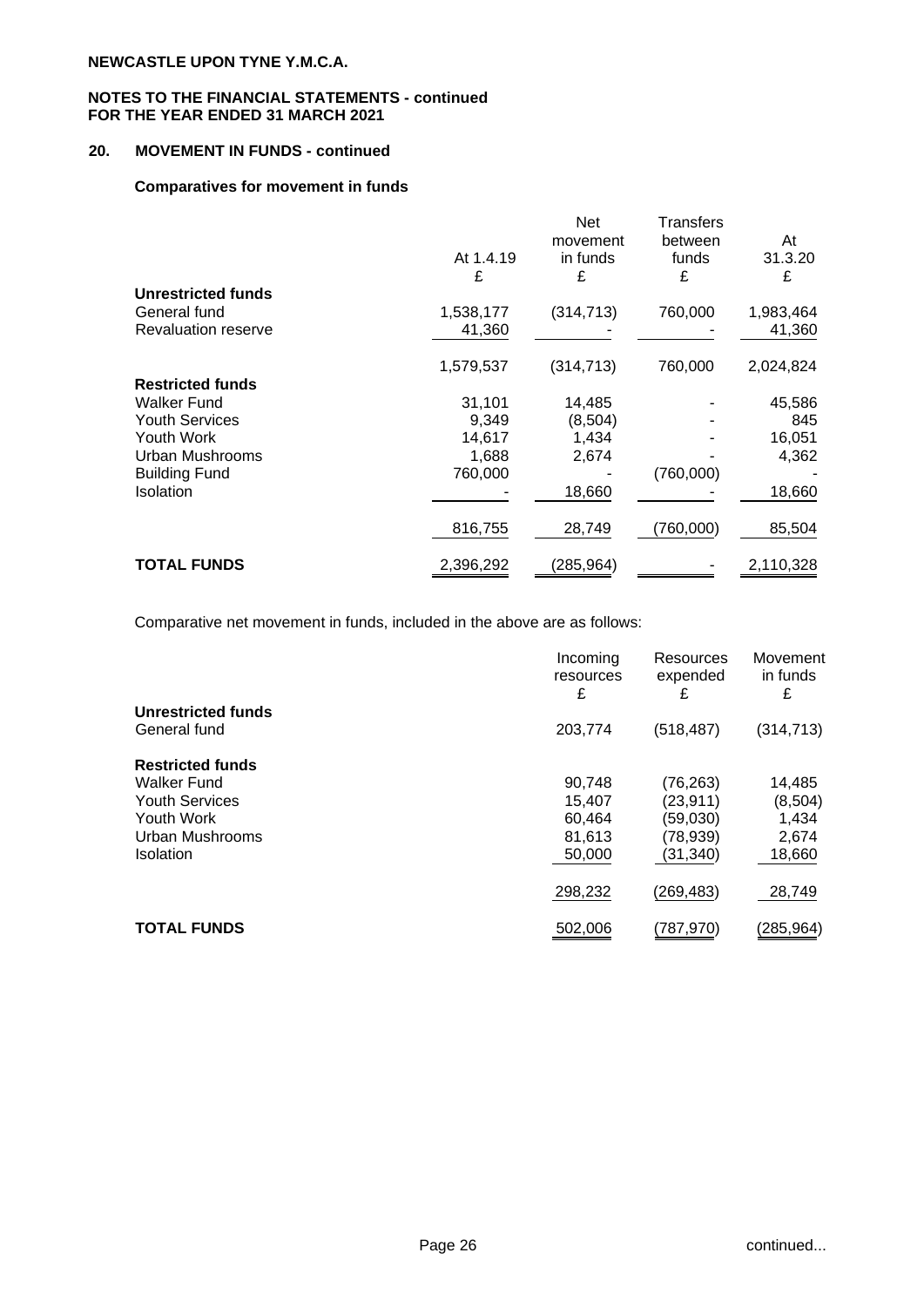#### **NOTES TO THE FINANCIAL STATEMENTS - continued FOR THE YEAR ENDED 31 MARCH 2021**

## **20. MOVEMENT IN FUNDS - continued**

A current year 12 months and prior year 12 months combined position is as follows:

|                         |           | <b>Net</b> | Transfers |           |
|-------------------------|-----------|------------|-----------|-----------|
|                         |           | movement   | between   | At        |
|                         | At 1.4.19 | in funds   | funds     | 31.3.21   |
|                         | £         | £          | £         | £         |
| Unrestricted funds      |           |            |           |           |
| General fund            | 1,538,177 | (335, 541) | 760,000   | 1,962,636 |
| Revaluation reserve     | 41,360    |            |           | 41,360    |
|                         | 1,579,537 | (335, 541) | 760,000   | 2,003,996 |
| <b>Restricted funds</b> |           |            |           |           |
| Walker Fund             | 31,101    | (23, 234)  |           | 7,867     |
| <b>Youth Services</b>   | 9,349     | (9,349)    |           |           |
| Youth Work              | 14,617    | (14, 617)  |           |           |
| Urban Mushrooms         | 1,688     | (1,688)    |           |           |
| <b>Building Fund</b>    | 760,000   |            | (760,000) |           |
|                         | 816,755   | (48, 888)  | (760,000) | 7,867     |
| <b>TOTAL FUNDS</b>      | 2,396,292 | (384, 429) |           | 2,011,863 |

A current year 12 months and prior year 12 months combined net movement in funds, included in the above are as follows:

|                         | Incoming<br>resources<br>£ | Resources<br>expended<br>£ | Movement<br>in funds<br>£ |
|-------------------------|----------------------------|----------------------------|---------------------------|
| Unrestricted funds      |                            |                            |                           |
| General fund            | 760,195                    | (1,041,736)                | (335, 541)                |
| <b>Restricted funds</b> |                            |                            |                           |
| <b>Walker Fund</b>      | 195,156                    | (218, 390)                 | (23, 234)                 |
| <b>Youth Services</b>   | 15,407                     | (24, 756)                  | (9, 349)                  |
| Youth Work              | 60,464                     | (75,081)                   | (14, 617)                 |
| Urban Mushrooms         | 81,613                     | (83,301)                   | (1,688)                   |
| <b>Isolation</b>        | 73,918                     | (73, 918)                  |                           |
|                         | 426,558                    | (475,446)                  | (48,888)                  |
| <b>TOTAL FUNDS</b>      | 1,186,753                  | (1,517,182)                | (384, 429)                |

#### **General funds**

General funds are funds that can be used in accordance with the charitable objectives at the discretion of the trustees. Within general funds are specific funds that have been designated by the trustees for particular purposes. These designated funds are as follows: -

#### **Revaluation Reserve**

The revaluation reserve represents the uplift in value of the properties owned by the charity on revaluation.

#### **Restricted funds**

Restricted funds are funds that can only be used for particular restricted purposes within the objects of the charity. The restricted funds held by the charity are as follows: -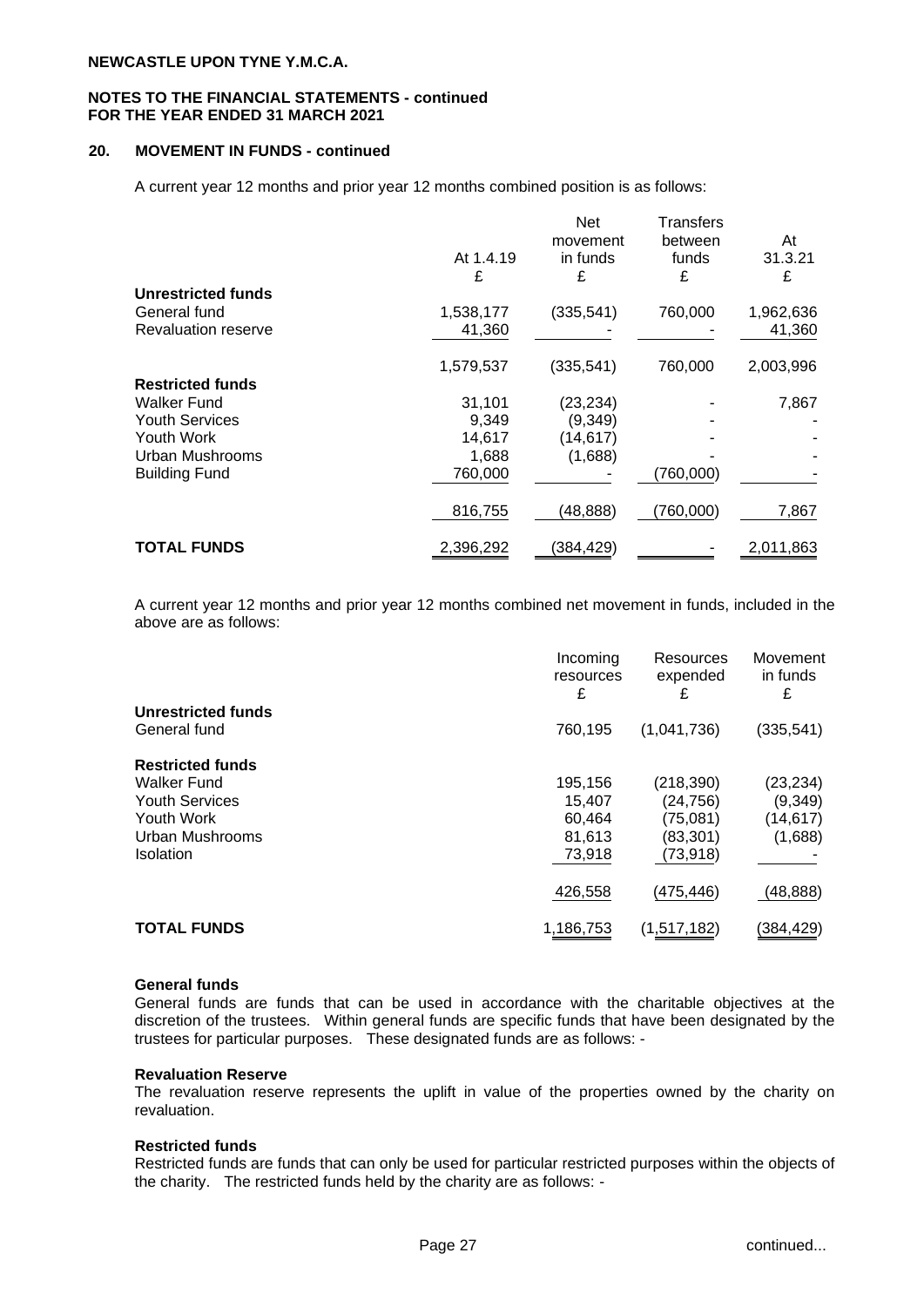## **NOTES TO THE FINANCIAL STATEMENTS - continued FOR THE YEAR ENDED 31 MARCH 2021**

#### **20. MOVEMENT IN FUNDS - continued**

#### **Walker Fund**

This represents funds raised for youth work to be undertaken within Walker.

#### **Youth Services**

This represents funds received for other specific youth projects.

#### **Youth Work**

This represents funds received from Virgin Money, Sir James Knott Trust and John Lewis, for specific youth work projects.

#### **Urban Mushrooms**

This represents funds received which are reinvested into specific youth projects based around farming mushrooms in unused urban spaces in the city centre.

#### **Building Fund**

A new fund was created during the year as a result of some historic research on donations made to the predecessor charity over 100 years ago, restricted to investment in property. The new fund has been transferred from the capital fund and any remaining balance on the capital fund has been transferred to general funds. These funds were utilised in the year on purchase of Parsons House.

#### **Isolation Fund**

This fund comprises monies from the Lottery which are to be used in a project tackling isolation.

#### **21. EMPLOYEE BENEFIT OBLIGATIONS**

Newcastle Upon Tyne Y.M.C.A. participated in a contributory pension plan providing defined benefits based on final pensionable pay for employees of Y.M.C.As in England, Scotland and Wales. The assets of the Y.M.C.A. Pension Plan are held separately from those of Newcastle Upon Tyne Y.M.C.A. and at the year end these were invested in the Mercer Dynamic De-risking Solution, 40% matching portfolio and 60% in the growth portfolio and Schroder (property units only).

The most recent completed three year valuation was as at 1 May 2020. The assumptions used which have the most significant effect on the results of the valuation are those relating to the assumed rates of return on assets held before and after retirement of 2.59% and 1.09% respectively, the increase in pensions in payment of 2.99% (for RPI capped at 5% p.a.), and the average life expectancy from normal retirement age (of 65) for a current male pensioner of 22.0 years, female 24.4 years, and 23.7 years for a male pensioner, female 26.1 years, retiring in 20 years time. The result of the valuation showed that the actuarial value of the assets was £146.1m. This represented 79% of the benefits that had accrued to members.

The Pension Plan was closed to new members and future service accrual with effect from 30 April 2007. With the removal of the salary linkage for benefits all employed deferred members became deferred members as from 1 May 2011.

The valuation prepared as at 1 May 2020 showed that the Y.M.C.A. Pension Plan had a deficit of £36 million. Newcastle Upon Tyne Y.M.C.A. has been advised that it will need to make monthly contributions of £4,573 from 1 May 2021. This amount is based on the current actuarial assumptions (as outlined above) and may vary in the future as a result of actual performance of the Pension Plan. The current recovery period is 8 years commencing 1st May 2021.

In addition, Newcastle Upon Tyne Y.M.C.A. may have over time liabilities in the event of the non-payment by other participating Y.M.C.As of their share of the Y.M.C.A. Pension Plan's deficit. It is not possible currently to quantify the potential amount that Newcastle Upon Tyne Y.M.C.A. may be called upon to pay in the future.